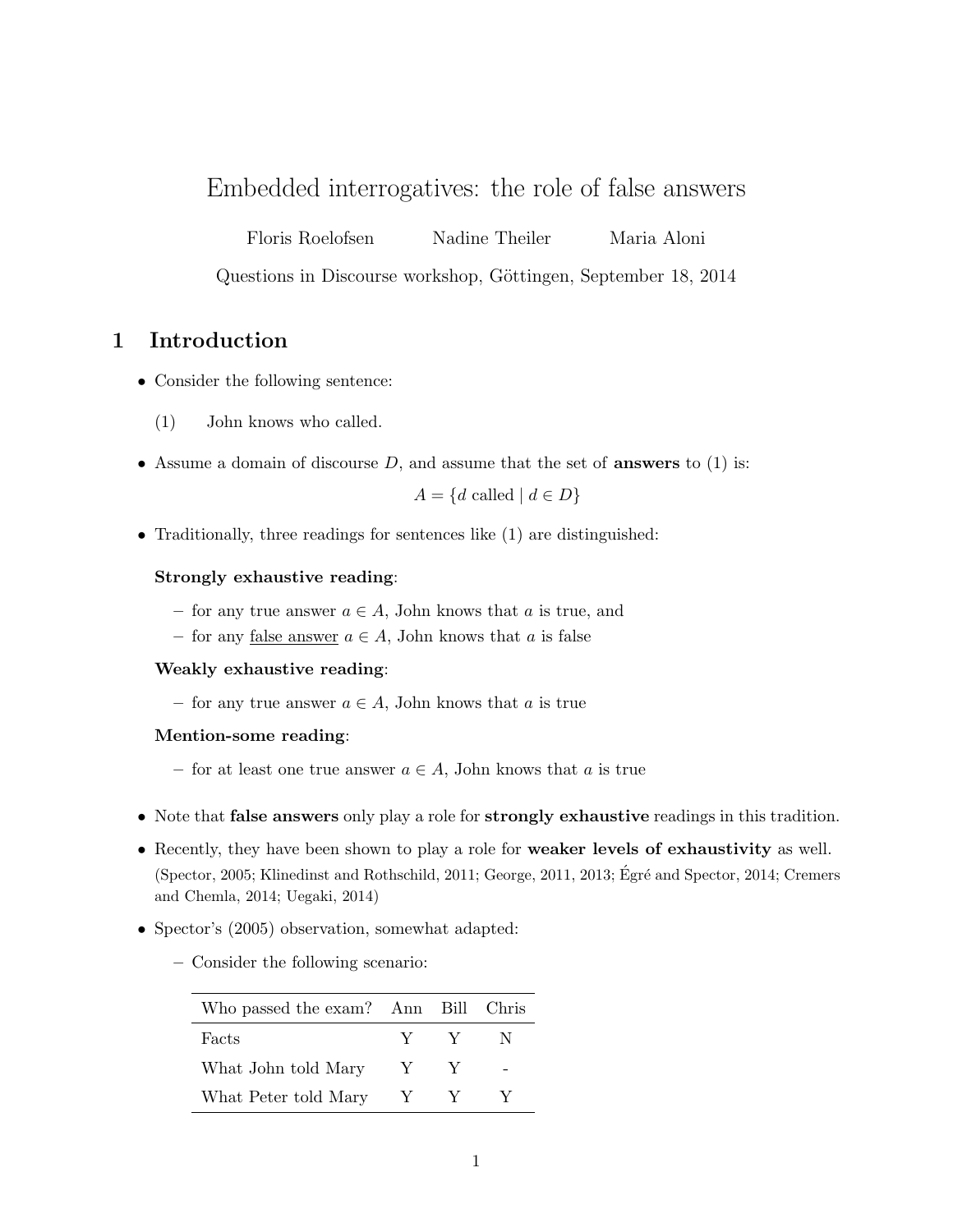- Ann and Bill were the only people who passed the exam.
- John told Mary that Ann and Bill passed, and he didn't tell her anything else.
- Peter told Mary that Ann, Bill and Chris passed.
- Then:
	- (2) John told Mary who passed the exam.  $\Rightarrow$  **true** (weakly exhaustive)
	- (3) Peter told Mary who passed the exam.  $\Rightarrow$  false
- Apparently, it matters that Peter did not only tell Mary all the true answers to the embedded interrogative, but also a false answer.
- George's (2013) observation, again somewhat adapted:
	- Scenario:

| Where can one buy an Italian newspaper? Newstopia Cellulose City Paperworld |  |  |
|-----------------------------------------------------------------------------|--|--|
| Facts                                                                       |  |  |
| What Janna believes                                                         |  |  |
| What Rupert believes                                                        |  |  |

- Italian newspapers are only sold at Newstopia and Cellulose City.
- Janna knows that Italian newspapers are sold at Newstopia, and does not have beliefs concerning the availability of Italian newspapers elsewhere.
- Rupert knows that Italian newspaper are sold at Newstopia, but he also falsely believes that Italian newspapers are sold at Paperworld.
- $-$  Then  $(4)$  is judged true on a mention-some reading, while  $(5)$  is judged false.
	- (4) Janna knows where one can buy an Italian newspaper.  $\Rightarrow$  true (mention-some)
	- (5) Rupert knows where one can buy an Italian newspaper.  $\Rightarrow$  false
- Apparently, it matters that Rupert does not only know a true answer to the embedded interrogative, but also wrongly beliefs a false answer.
- Thus, it seems that the traditional characterization of weakly exhaustive and mention-some readings needs to be adapted. For our initial example (1) we get the following:

#### Strongly exhaustive reading, as before:

- for any true answer  $a \in A$ , John knows that a is true, and
- for any <u>false answer</u>  $a \in A$ , John knows that a is false

## FA sensitive weakly exhaustive reading: (aka intermediate exhaustive reading)

- for any true answer  $a \in A$ , John knows that a is true
- for any false answer  $a \in A$ , John does not believe that a is true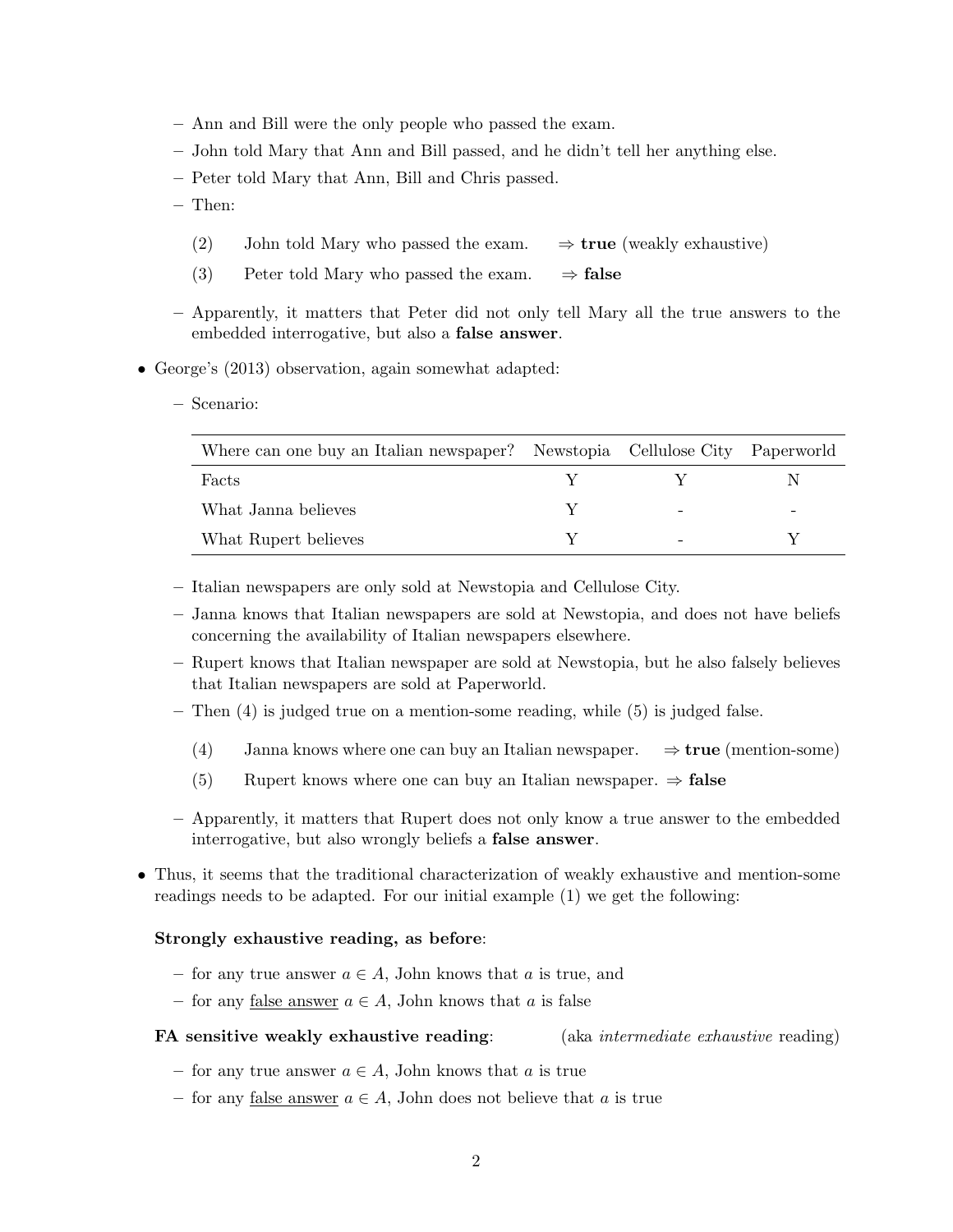## FA sensitive mention-some reading:

- for at least one true answer  $a \in A$ , John knows that a is true
- for any false answer  $a \in A$ , John does not believe that a is true
- Recent accounts:
	- either focus on **FA** sensitive mention-some readings (George, 2011, 2013)
	- $-$  or on FA sensitive weakly exhaustive, aka intermediate exhaustive readings (Spector, 2005; Klinedinst and Rothschild, 2011; Égré and Spector, 2014; Uegaki, 2014)
- Our goals today:
	- Give a general characterization of FA sensitivity that applies uniformly across different levels of exhaustive strength.
	- Specify a modular compositional derivation of the different readings that clearly brings out at which point FA sensitivity comes in and how it interacts with other parameters.
	- Show how the account of embedded interrogatives can be extended to one that deals uniformly with embedded declaratives and interrogatives.
	- Show how the account can be extended to cases where the embedding verb is not an extensional verb like know, but an intensional verb like wonder or be certain.

# 2 Disentangling exhaustivity and completeness

- In order to give a general characterization of FA sensitivity and its interaction with other parameters, it is crucial to decompose the traditional three-way distinction between weak/strong exhaustivity and mention-some into two two-way distinctions.
- One of these concerns exhaustivity, the other completeness.
- For concreteness, assume that an embedded interrogative clause has the following structure:



• Let's consider the prejacent, the ? operator, and the A operator in turn.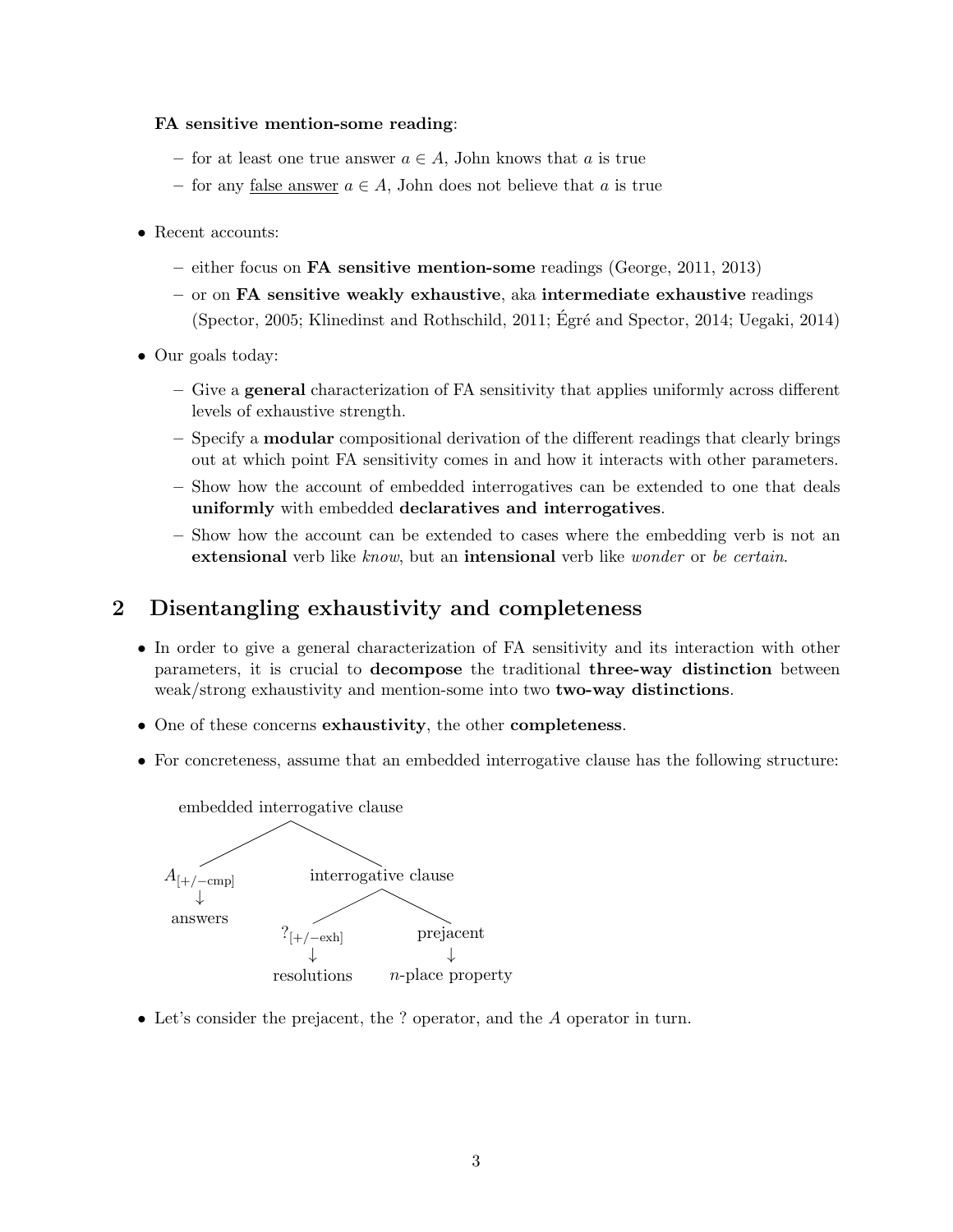## 2.1 The prejacent

- We assume that the prejacent expresses an  $n$ -place property. (cf. Hull, 1975; Hausser and Zaefferer, 1978; Groenendijk and Stokhof, 1984; Krifka, 2001)
- More precisely, we take the prejacent to be of type  $\langle e^n, T \rangle$ , where:
	- n is the number of wh-elements ( $n = 0$  in the case of a polar interrogative)
	- T abbreviates  $\langle \langle s, t \rangle, t \rangle$ : the type of root clauses in alternative/inquisitive semantics (cf. Hamblin, 1973; Kratzer and Shimoyama, 2002; Ciardelli and Roelofsen, 2014a; Theiler, 2014)
	- For instance:

whether Bill called  $\Rightarrow$  type T who called  $\Rightarrow$  type  $\langle e, T \rangle$ who ate what  $\Rightarrow$  type  $\langle e, \langle e, T \rangle \rangle$ 

• We assume the following kind of translations:

whether Bill called  $\Rightarrow \lambda p_{\langle s,t \rangle}$ . $\forall w \in p : \text{called}(w)(b)$ who called  $\Rightarrow \lambda x_e.\lambda p_{\langle s,t \rangle}.\forall w \in p : \textsf{called}(w)(x)$ who ate what  $\Rightarrow \lambda y_e. \lambda x_e. \lambda p_{\langle s,t \rangle}. \forall w \in p : \text{ate}(w)(x)(y)$ 

• These are functions that take  $n \geq 0$  individuals as input and deliver a set of propositions.

## 2.2 The ? operator

• Informal characterization of the ? operator

The ?<sub>[+/−exh]</sub> operator yields, given the *n*-place property expressed by its prejacent  $\varphi$  and a domain of discourse  $D$ , the set consisting of all propositions that (exhaustively) specify the property expressed by  $\varphi$ .

• Definition: specifying a property

Given a domain of discourse  $D$ , we say that:

- a proposition specifies a property R iff it conveys of at least one  $d \in D$  that it satisfies R, or it conveys that no  $d \in D$  satisfies R.
- a proposition exhaustively specifies a property R iff it determines for each  $d \in D$ whether it satisfies  $R$  or not.
- Note: whether a proposition (exhaustively) specifies a property  $R$  is **world-independent**.
- Formal characterization of the ? operator

$$
?_{[-\text{exh}]}^n := \lambda R_{\langle e^n, T \rangle} \cdot \lambda p_{\langle s, t \rangle} \cdot (\exists \vec{x}. R(\vec{x})(p) \lor \forall q \subseteq p \cdot \neg \exists \vec{x}. R(\vec{x})(q))
$$
  

$$
?_{[+\text{exh}]}^n := \lambda R_{\langle e^n, T \rangle} \cdot \lambda p_{\langle s, t \rangle} \cdot \forall \vec{x}. (R(\vec{x})(p) \lor \forall q \subseteq p \cdot \neg R(\vec{x})(q))
$$

• Note that the ? operator has a parameter,  $n$ , corresponding to the arity of its prejacent.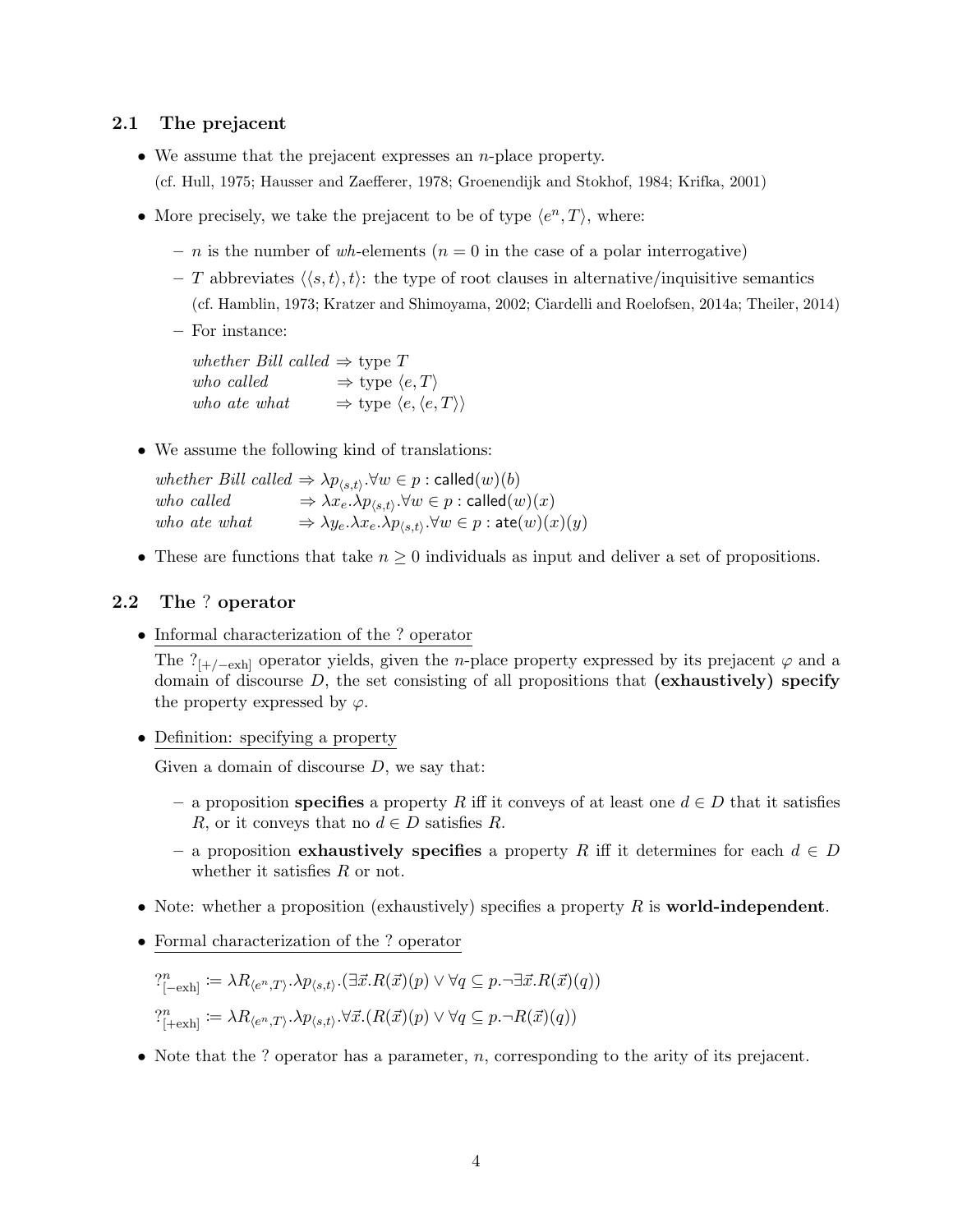• In case  $n = 0$ , the exhaustive and the non-exhaustive variant coincide:

$$
?_{[+\text{exh}]}^0 = ?_{[-\text{exh}]}^0 = \lambda R_T . \lambda p_{\langle s,t \rangle} . (R(p) \vee \forall q \subseteq p. \neg R(q))
$$

This is precisely what we want for polar interrogatives (see examples below).

- Since the two coincide, we will simply write ?<sup>0</sup> instead of ?<sup>0</sup><sub>[+exh]</sub> or ?<sup>0</sup><sub>[-exh]</sub>.
- Note:  $?^0$  behaves exactly like the non-informative projection operator ? in basic inquisitive semantics, where everything is purely propositional.
- $\gamma_{[+\infty]}^n$  and  $\gamma_{[-\infty]}^n$  embody different ways of generalizing this operator to apply to *n*-place properties, rather than just to 0-place properties (here, sets of propositions).
- The semantic value of an interrogative clause  $\psi = [?_{[+/-\text{exh}]} \varphi]$  is a set of propositions, which can be thought of as those propositions that **resolve** the issue that  $\psi$  expresses.
- Downward closure
	- It can be shown that this set of propositions,  $[\psi]$ , is always **downward closed**:

$$
p \in [\![\psi]\!]
$$
 and  $q \subset p \implies q \in [\![\psi]\!]$ 

- This captures the fact that, if p resolves the issue expressed by  $\psi$ , and q is more informative than p, then q cannot fail to resolve the issue expressed by  $\psi$  as well.<sup>1</sup>
- Alternatives
	- Among the propositions that resolve  $\psi$ , those that are **minimally informative** have a special status; they are in a sense the most basic resolving propositions.
	- We refer to these propositions as the **alternatives** in  $[\![\psi]\!]$ .
	- For any set of propositions S, we write  $\text{ALT}(S)$  for the set of minimally informative propositions in S:

 $\text{ALT}(S) := \{p \in S \mid \neg \exists q \in S \ldotp p \subset q\}$ 

- For simplicity, we assume throughout the talk that for every clause  $\psi$ ,  $\psi$  can be retrieved from  $\text{ALT}(\llbracket \psi \rrbracket)$  by just taking all the subsets of the given alternatives.
- Our definitions could in principle be 'lifted' to avoid this assumption, but this would involve some complexities that would obscure the main conceptual points.

(see Ciardelli, 2010, 2014; Theiler, 2014, for discussion)

 $1$ Detailed motivation for capturing inquisitive content by means of downward closed sets of propositions is given in inquisitive semantics (Ciardelli et al., 2012, 2013). By contrast, classical proposition-set theories of questions (Hamblin, 1973; Karttunen, 1977; Groenendijk and Stokhof, 1984) do not assume downward closure. See Roelofsen (2013), Ciardelli (2014), and Ciardelli and Roelofsen (2014a) for comparison and discussion.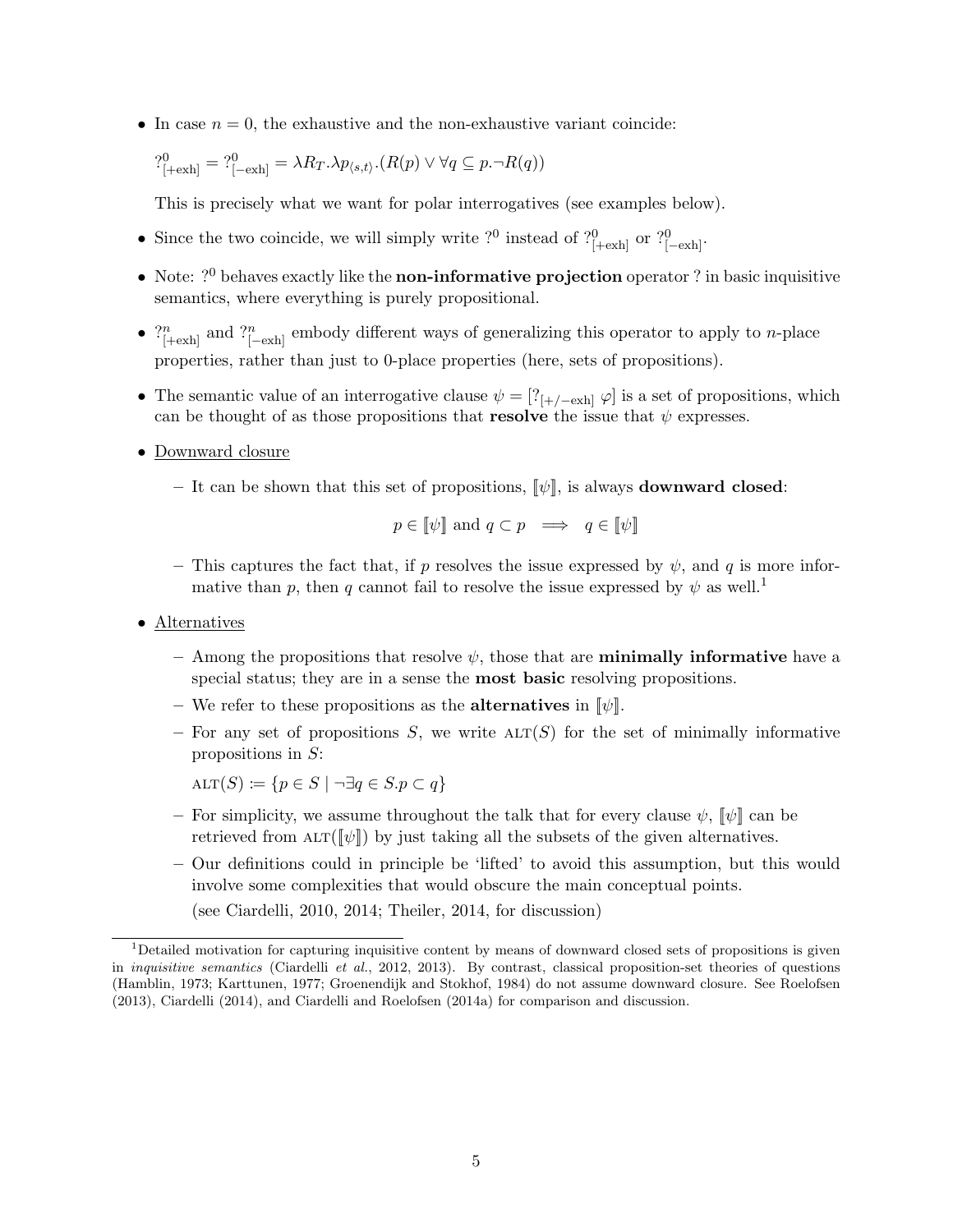## • Examples

 $?^1_{[-\text{exh}]}$  who called



? <sup>0</sup> whether Ann called







- In these Figures:
	- 11 is a world where both Ann and Bill called
	- 10 is a world where only Ann called
	- 01 is a world where only Bill called
	- 00 is a world where neither Ann nor Bill called
- We have only depicted the **alternatives** by downward closure, every proposition that is included in one of these alternatives is also part of the semantic value of the clause.

## 2.3 The A operator

- We take the A operator to be present in embedded clauses, declarative or interrogative.
- We focus first on the interrogative case, but will return to the declarative case later.
- Informal characterization of the A operator

The A operator yields, given the semantic value of an embedded clause  $\psi$ , a function that maps every world w to the set of (complete) suitable answers to  $\psi$  in w.

- It will become clear presently why we use the term *suitable* here rather than true.
- Definition: answerhood
	- A proposition is a **complete suitable answer** to a clause  $\psi$  in a world w iff it confirms every alternative in  $\text{ALT}(\psi)$  that is true in w.
	- A proposition is a **partial suitable answer** to a clause  $\psi$  in a world w iff it confirms at least one but not every alternative in  $ALT(\psi)$  that is true in w.
	- A proposition is a **suitable answer** to  $\psi$  in w iff it is either a complete or a partial suitable answer to  $\psi$  in  $w$ .
- Note that our notion of suitable answers is **world-dependent**, unlike our notion of resolving propositions and alternatives.
	- For instance, Bill called is a suitable answer to ?<sup>0</sup>whether Bill called in a world where Bill indeed called, but not in a world where Bill did not call.
- Note also that a suitable answer does not need to be true.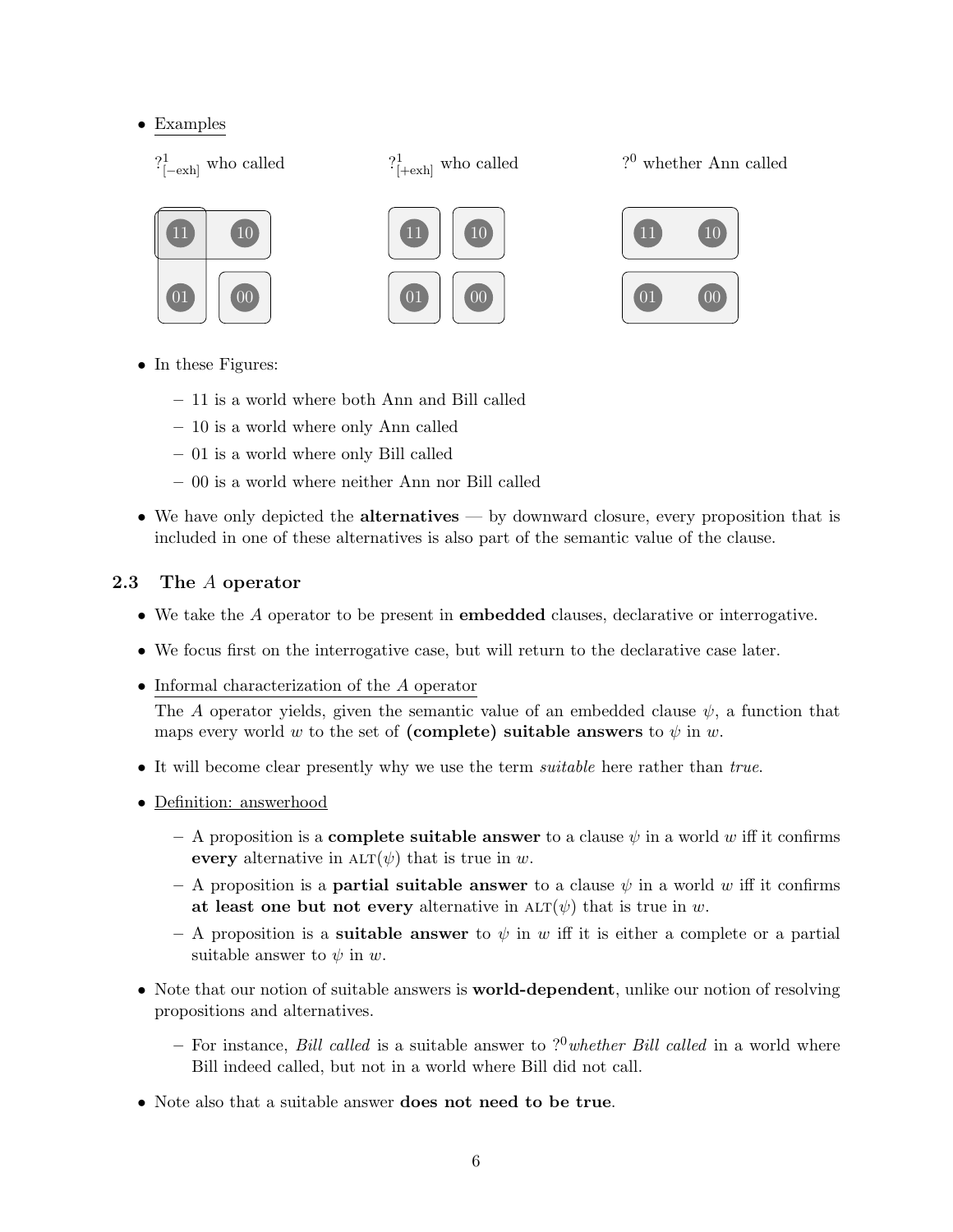- For instance, Bill and Mary called is a suitable answer to  $?^0$  whether Bill called in a world where Bill indeed called, even if Mary didn't call.
- Formal characterization of the A operator

$$
A_{[-\text{cmp}]} := \lambda S_T \cdot \lambda w \cdot \lambda p_{\langle s, t \rangle} \cdot \exists q \in \text{ALT}(S) \cdot (q(w) \land p \subseteq q)
$$
  

$$
A_{[+\text{cmp}]} := \lambda S_T \cdot \lambda w \cdot \lambda p_{\langle s, t \rangle} \cdot \forall q \in \text{ALT}(S) \cdot (q(w) \to p \subseteq q)
$$

• Examples

In each case we depict the minimally informative suitable answers in each world:

$$
A_{[-cmp]}(\overline{\underset{\Box\Box}{\square}}) = \left\{ \begin{array}{ccc} w_1 & \mapsto & \overline{\underset{\Box\Box}{\square}} \\ w_2 & \mapsto & \overline{\underset{\Box\Box}{\square}} \\ w_3 & \mapsto & \overline{\underset{\Box\Box}{\square}} \end{array} \right\} \qquad A_{[+cmp]}(\overline{\underset{\Box\Box}{\square}}) = \left\{ \begin{array}{ccc} w_1 & \mapsto & \overline{\underset{\Box\Box}{\square}} \\ w_2 & \mapsto & \overline{\underset{\Box\Box}{\square}} \\ w_3 & \mapsto & \overline{\underset{\Box\Box}{\square}} \end{array} \right\}
$$

$$
A_{[-cmp]}(\overline{\text{OLO}}) = \left\{ \begin{array}{ccc} w_1 & \mapsto & \overline{\text{O}} \circ \\ w_2 & \mapsto & \circ \text{O} \\ w_3 & \mapsto & \overline{\text{O}} \circ \\ w_4 & \mapsto & \circ \text{O} \end{array} \right\} \qquad A_{[+cmp]}(\overline{\text{OLO}}) = \left\{ \begin{array}{ccc} w_1 & \mapsto & \overline{\text{O}} \circ \\ w_2 & \mapsto & \circ \text{O} \\ w_3 & \mapsto & \overline{\text{O}} \circ \\ w_4 & \mapsto & \circ \text{O} \end{array} \right\}
$$

$$
A_{[-cmp]}(\frac{\circledcirc}{\circledcirc}) = \left\{ \begin{array}{ccc} w_1 & \mapsto & \circ & \circ \\ w_2 & \mapsto & \circ & \circ \\ w_3 & \mapsto & \circ & \circ \\ w_4 & \mapsto & \circ & \circ \\ \end{array} \right\} \qquad A_{[+cmp]}(\frac{\circledcirc}{\circledcirc}) = \left\{ \begin{array}{ccc} w_1 & \mapsto & \circ & \circ \\ w_2 & \mapsto & \circ & \circ \\ w_3 & \mapsto & \circ & \circ \\ w_4 & \mapsto & \circ & \circ \\ \end{array} \right\}
$$

- Downward closure
	- Suppose p is a suitable answer to  $\psi$  in w.
	- Then p confirms at least one alternative in  $\Lambda \text{LT}(\llbracket \psi \rrbracket)$  that is true in w.
	- Now suppose  $q \subseteq p$ .
	- Then q also confirms at least one alternative in  $\Lambda \text{LT}(\llbracket \psi \rrbracket)$  that is true in w.
	- This means that q is also a suitable answer to  $\psi$  in w.
	- So the set of suitable answers to  $\psi$  in w is always **downward closed**, just like the set of propositions that resolve the issue expressed by  $\psi$ .
	- The same goes for complete suitable answers.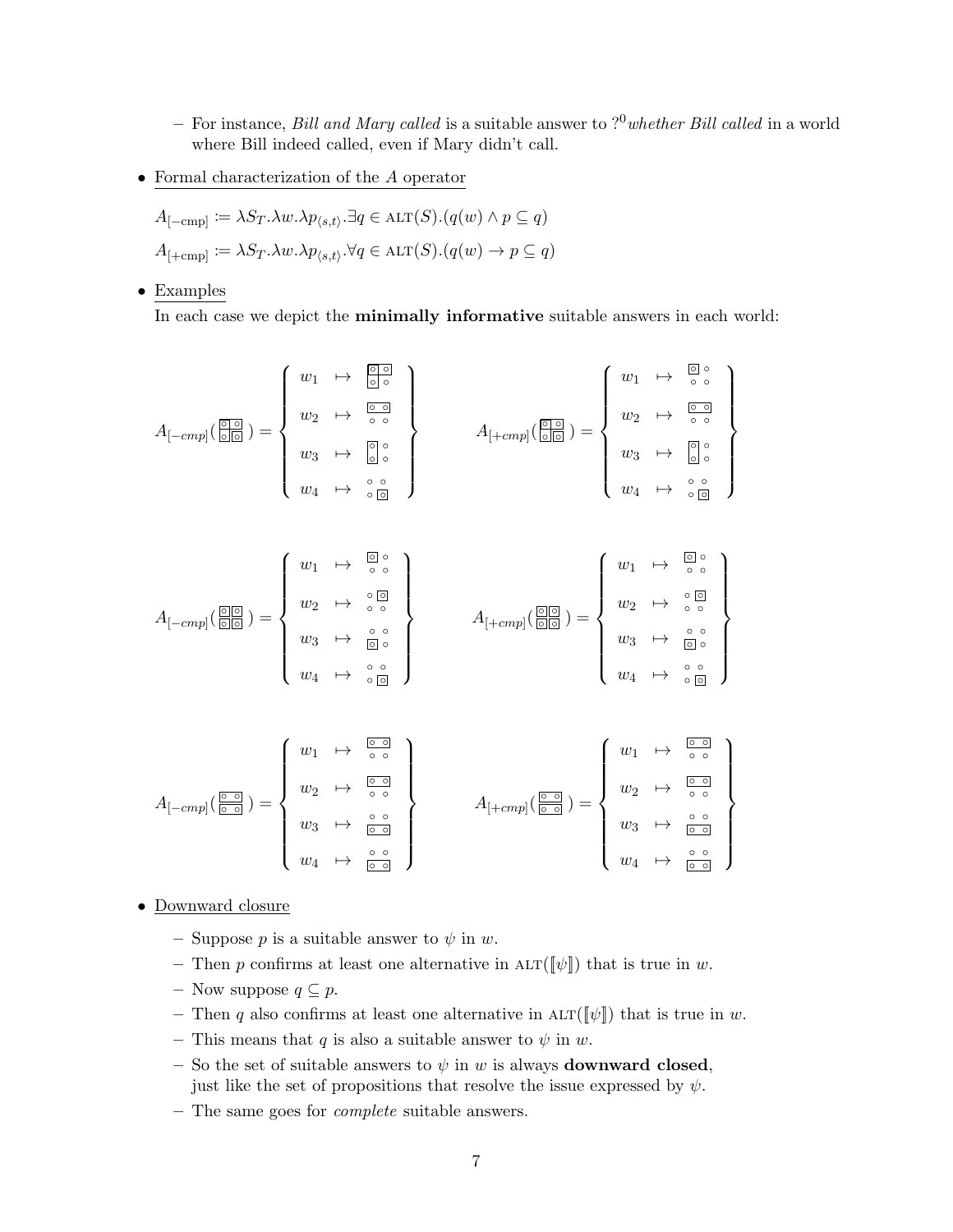## 2.4 Back to strong/weak exhaustivity and mention-some

- The traditional three-way distinction can now be captured as follows:
	- mention some =  $[A_{[-cmn]}$  ?<sub>[−exh]</sub>  $\varphi]$
	- weakly exhaustive =  $[A<sub>1</sub>+cm<sub>D</sub>]$  ?<sub>[−exh]</sub>  $\varphi$ ]
	- strongly exhaustive =  $[A_{[+cmp]}$  ?<sub>[+exh]</sub>  $\varphi]$  or  $[A_{[-cmp]}$  ?<sub>[+exh]</sub>  $\varphi]$
- In the case of polar interrogatives all readings coincide, as desired.
- The account so far is quite close to other existing accounts.
- It just breaks the derivation of the three traditional readings down into two steps:
	- First we compute the set of propositions that (exhaustively) specify the property expressed by the prejacent of the interrogative clause, world-independently;
	- Then we compute the set of (complete) suitable answers to the embedded clause in each particular world.
- This decomposition makes it possible to capture FA sensitivity in a simple and uniform way.

# 3 Capturing false answer sensitivity

## 3.1 A more stringent notion of suitable answers

- We saw that the set of suitable answers to  $\psi$  in w, as formalized above, is **downward closed**.
- However, upon closer examination, this is not appropriate.
- To see this, consider George's scenario again:
	- $-$  In  $w$ , Italian newspapers are sold at Newstopia and Cellulose City, but not at Paperworld.
	- $-$  Let  $ψ$  be the clause  $[?^1_{[-\text{exh}]}$  where can one buy an Italian newspaper]
	- Now consider:
		- (6) One can buy an Italian newspaper at Newstopia.
		- (7) One can buy an Italian newspaper at Newstopia and at Paperworld.
	- $-$  (6) should count as a suitable answer, but (7) shouldn't.
	- However, if (6) is indeed classified as a suitable answer and the set of suitable answers is downward closed, then (7) inevitably has to be classified as a suitable answer as well.
- So, while downward closure is desirable at the level of resolving propositions, it is not desirable at the level of suitable answers in a particular world.
- Capturing FA sensitivity amounts to preventing downward closure in exactly the right circumstances.
- To do so, we strengthen the notion of (complete) suitable answers as follows: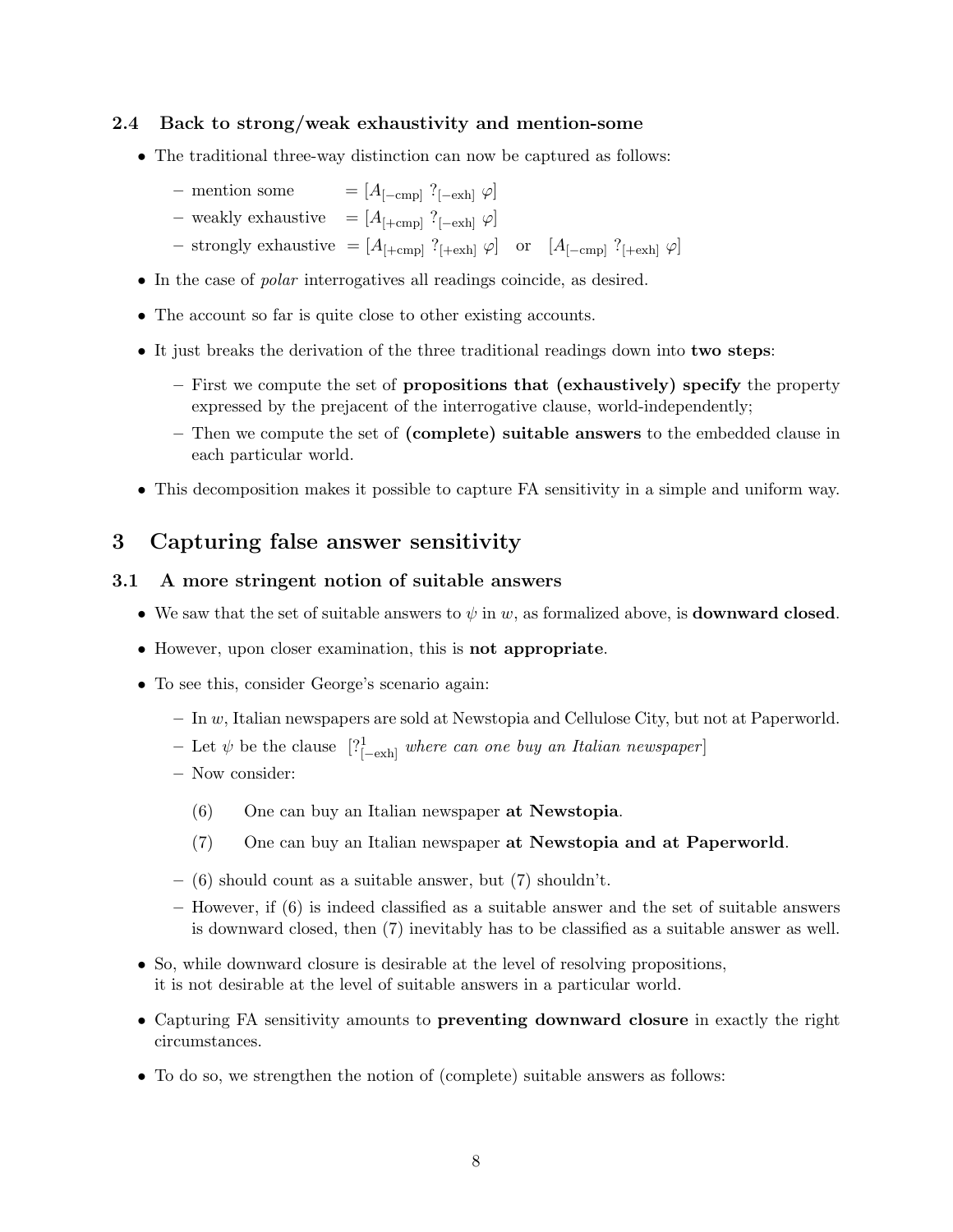A proposition is a (complete) suitable answer to a clause  $\psi$  in a world w iff

- 1. it confirms at least one (every) alternative in  $\text{ALT}(\psi)$  that is true in w, and
- 2. it does not confirm any alternative in  $ALT(\psi)$  that is false in w.

• Formally:

$$
A_{[-\text{cmp}]} := \lambda S_T.\lambda w.\lambda p. \begin{pmatrix} \exists q \in \text{ALT}(S). (q(w) \land p \subseteq q) \land \\ \neg \exists q \in \text{ALT}(S). (\neg q(w) \land p \subseteq q) \end{pmatrix}
$$

$$
A_{[+\text{cmp}]} := \lambda S_T.\lambda w.\lambda p. \begin{pmatrix} \forall q \in \text{ALT}(S). (q(w) \rightarrow p \subseteq q) \land \\ \neg \exists q \in \text{ALT}(S). (\neg q(w) \land p \subseteq q) \end{pmatrix}
$$

- Indeed, under this more stringent notion, there are cases in which the set of suitable answers is no longer downward closed.
- In particular, in the above scenario, (6) counts as a suitable answer, but (7) doesn't.

#### 3.2 Interrogative embedding verbs

- So far, we focused on the semantics of interrogative complement clauses.
- Now we turn to the verbs that take such clauses as their argument.
- Such verbs are generally taken to fall into two broad classes: (Groenendijk and Stokhof, 1984)
	- Extensional verbs, e.g., know, remember
	- Intensional verbs, e.g., wonder, be certain
- The class of intensional verbs can be further divided into: (cf., Lahiri, 2002)
	- Rogative intensional verbs, e.g., wonder, investigate
	- Responsive intensional verbs, e.g., be certain, agree
- In a diagram:



• Extensional versus intensional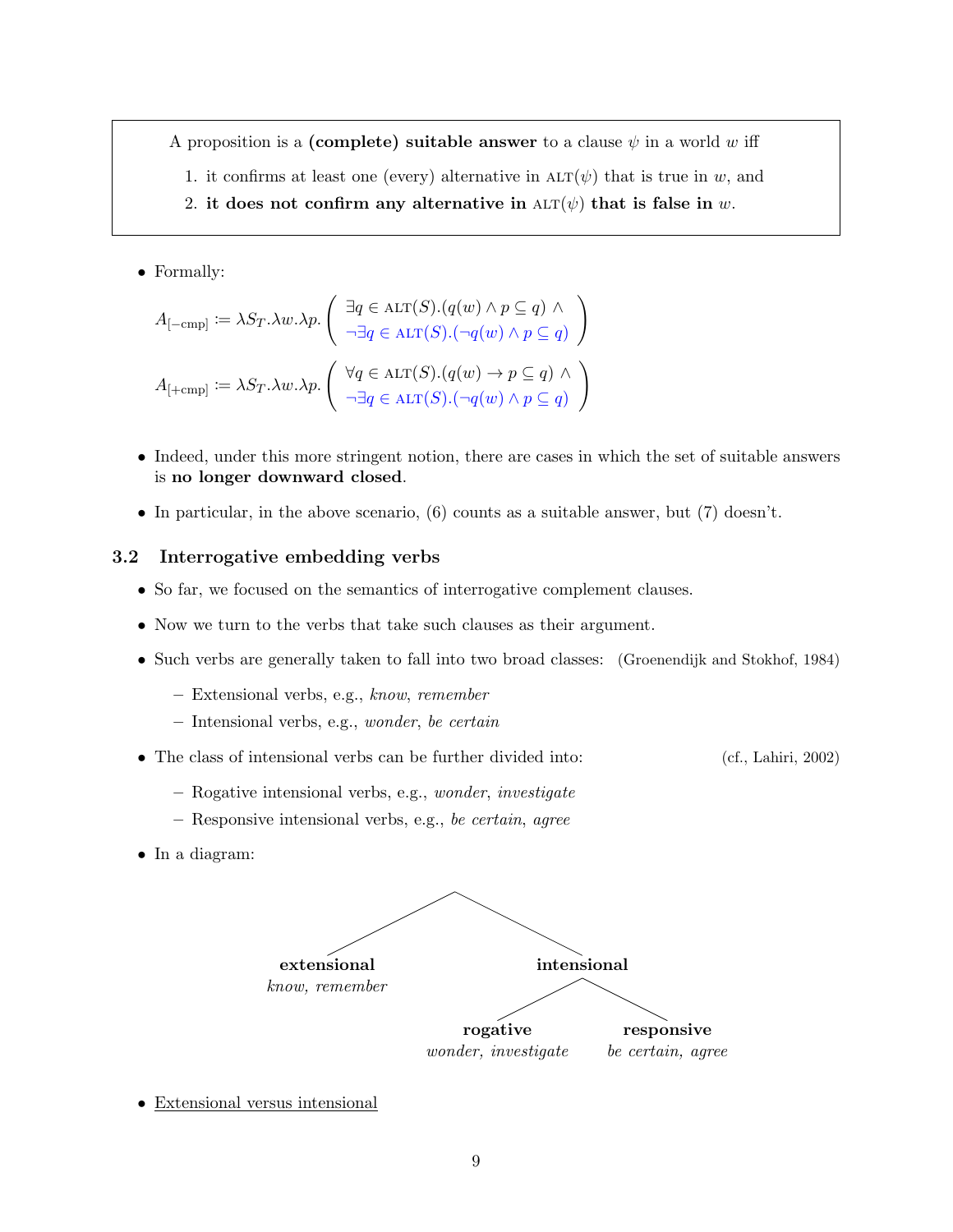- Extensional verbs express a relation to the extension of the complement clause  $\psi$  in the world of evaluation w, which traditionally is the **true complete answer** to  $\psi$  in  $w$ .<sup>2</sup>
	- (8) John knows who called.
		- $\rightarrow$  true iff John knows the true complete answer to who called
- Intensional verbs express a relation to the intension of  $\psi$ , which does not only determine the true complete answer to  $\psi$  in w, but also all **possible complete answers**.
	- (9) John is certain who called.
		- $\rightarrow$  true iff John is certain about a possible complete answer to who called, not necessarily the true one
	- (10) John wonders who called.

 $\rightarrow$  true iff John wants to know, and doesn't know yet, which of the possible complete answer to who called is true

#### • Responsive versus rogative

- Responsive verbs take both declarative and interrogative complements.
	- (11) a. John is certain who called.
		- b. John is certain that Bill called.
- Rogative verbs only take interrogative complements.
	- (12) a. John wonders who called.
		- b. \*John wonders that Bill called.

### • Extensional versus intensional verbs in our setting

- For us, an interrogative complement clause  $\psi$  is of type  $\langle s, T \rangle$ .
- That is,  $\psi$  expresses a function from worlds to sets of propositions.
- This function can be thought of as the **intension** of  $\psi$ .
- The **extension** of  $\psi$  in a world w is obtained by applying the intension of  $\psi$  to w.
- So the extension of  $\psi$  in w is a set of propositions: the set of suitable answers to  $\psi$  in w.
- So the traditional distinction between extensional and intensional verbs can be preserved.
- Only, the intension and the extension of the complement  $\psi$  are different in nature here:
	- $*$  they do not capture what the **true** complete answer to  $\psi$  is in every world
	- $*$  but rather what the **suitable** answers to  $\psi$  are in every world

<sup>&</sup>lt;sup>2</sup>Extensional verbs are also sometimes referred to as *veridical-responsive* verbs, or verbs that are *veridical with* respect to their interrogative complements (see, e.g., Lahiri, 2002; Égré and Spector, 2014). This terminology emphasizes that extensional verbs are traditionally taken to express a relation to the true complete answer to their complement. In our setting, extensional verbs will still be treated as expressing a relation to the extension of their complement, but this extension will no longer be the true complete answer. Thus, our terminological choice here is not arbitrary.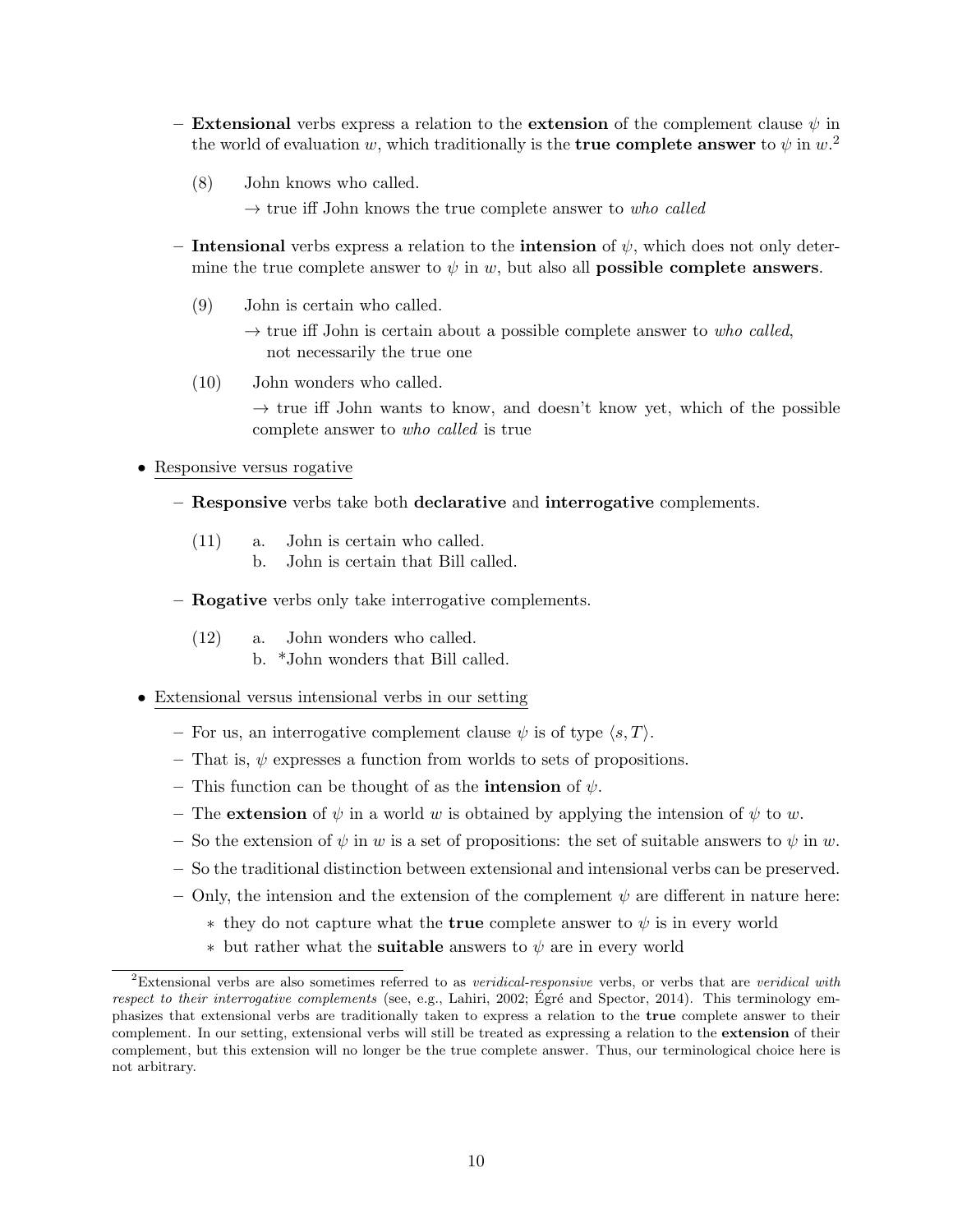- This approach is:
	- ∗ More flexible: it allows us to deal with variance in exhaustive strength
	- ∗ More fine-grained: it allows us to capture false answer sensitivity
- We now give a concrete lexical entry for one verb from each class.

#### 3.2.1 Extensional verbs: the case of know

- For every individual x and every world w, let  $\sigma_x^w$  denote the **information state** of x in w, i.e., the set of worlds compatible with the information available to  $x$  in  $w$ .
- Lexical entry for know:

 $[\text{know}] := \lambda f_{\langle s, T \rangle}.\lambda x.\lambda p.\forall w \in p : \sigma_x^w \in f(w)$ 

In words, know takes:

- $-$  a function f from worlds to sets of suitable answers to the complement clause
- $-$  an individual  $x$

and yields:

- $-$  a set of propositions p, such that
- for every world  $w$  in  $p$
- the information state of x in w coincides with a suitable answer in  $f(w)$
- Comparison with the standard account of know:
	- On the standard account,  $f(w)$  is the **complete** answer in w.
	- It is then required that  $\sigma_x^w$  be **included** in  $f(w)$ .
	- That is, x should have **enough information** to establish  $f(w)$ .
	- For us,  $f(w)$  is the set of **suitable** answers in w.
	- We require that  $\sigma_x^w$  is an **element** of  $f(w)$ .
	- This way we capture that x should have **enough** information, but **not too much**.
	- This is crucial to account for false answer sensitivity.
- Example: George's scenario
	- Recall:

| Where can one buy an Italian newspaper? Newstopia Cellulose City Paperworld |  |  |
|-----------------------------------------------------------------------------|--|--|
| Facts in the actual world                                                   |  |  |
| What Janna believes                                                         |  |  |
| What Rupert believes                                                        |  |  |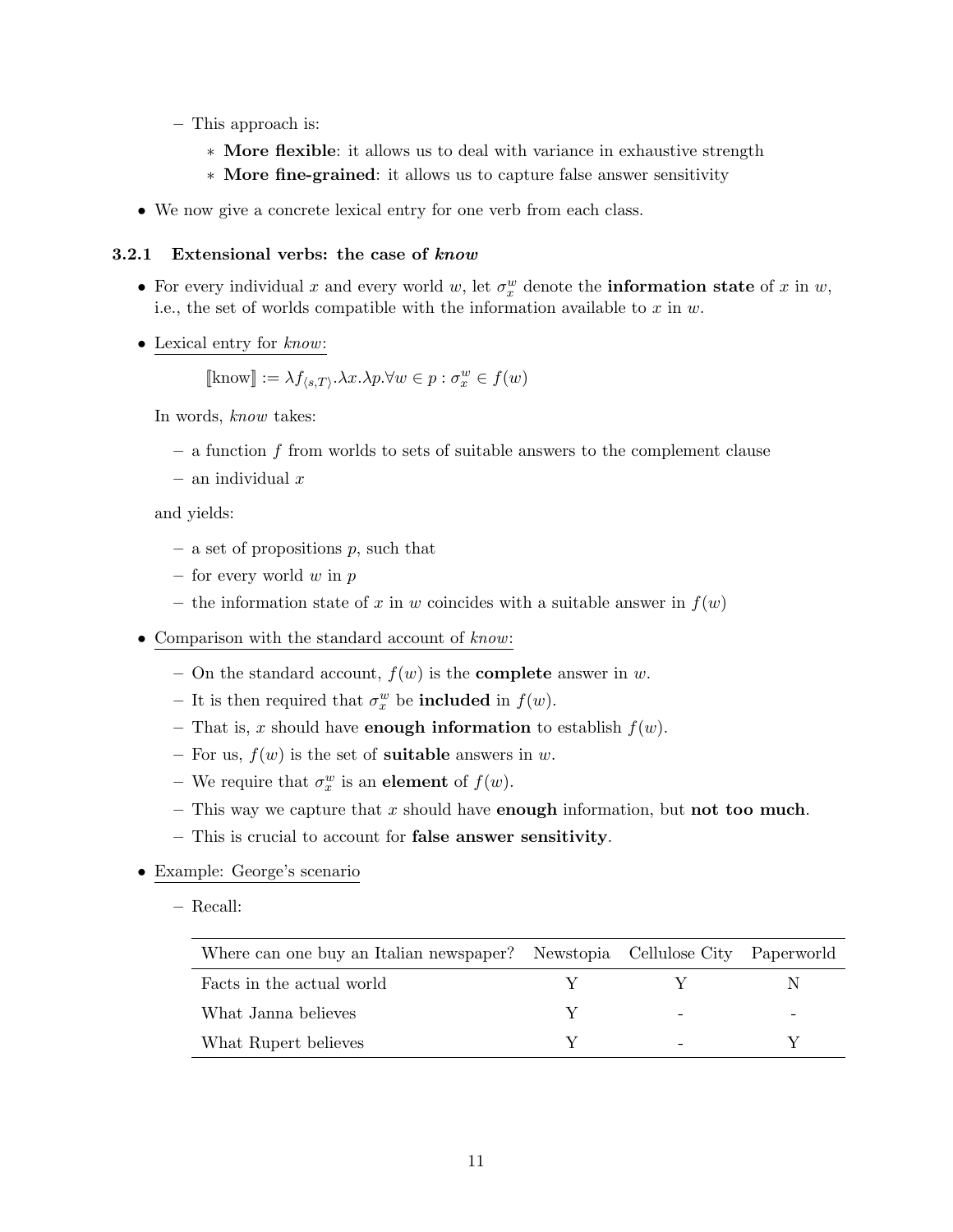- (13) Janna knows where one can buy an Italian newspaper.  $\Rightarrow$  true
- (14) Rupert knows where one can buy an Italian newspaper.  $\Rightarrow$  false
- Assume that the embedded clause involves  $?_{[-\text{exh}]}$  and  $A_{[-\text{cmp}]},$ resulting in a mention-some reading.
- $-$  (13) is correctly predicted to be **true** because Janna's information state coincides with a suitable answer to the embedded clause in the actual world.
- $-$  (14) is correctly predicted to be **false** because Rupert's information state does not coincide with a suitable answer to the embedded clause in the actual world.
- Thus, false answer sensitivity of know is captured.

#### 3.2.2 Responsive intensional verbs: the case of be certain

- For every individual x and every world  $w$ , let  $c_x^w$  denote the set of worlds that are compatible with what  $x$  is certain about in  $w$ .
- Lexical entry for *be certain*:

[be certain] := 
$$
\lambda f_{\langle s,T \rangle} \cdot \lambda x \cdot \lambda p \cdot \exists v : \forall w \in p : c_x^w \in f(v)
$$

In words, be certain takes:

- $-$  a function f from worlds to sets of suitable answers to the complement clause
- $-$  an individual  $x$

and yields:

- $-$  a set of propositions  $p$ , such that
- for some world  $v$
- it holds for every  $w \in p$  that
- $c_x^w$  coincides with a suitable answer in  $f(v)$  (rather than  $f(w)$ )
- Comparison with know
	- Crucially, in the case of responsive intensional verbs we are allowed to consider other worlds than the world of evaluation.
	- As a consequence, responsive intensional verbs exhibit no false answer sensitivity.
- Example: a variant of George's scenario
	- The same scenario, but now involving **certainty** rather than **belief**:

| Where can one buy an Italian newspaper? Newstopia Cellulose City Paperworld |              |   |  |
|-----------------------------------------------------------------------------|--------------|---|--|
| Facts in the actual world                                                   | $\mathbf{Y}$ | Y |  |
| What Janna is certain about                                                 |              |   |  |
| What Rupert is certain about                                                |              |   |  |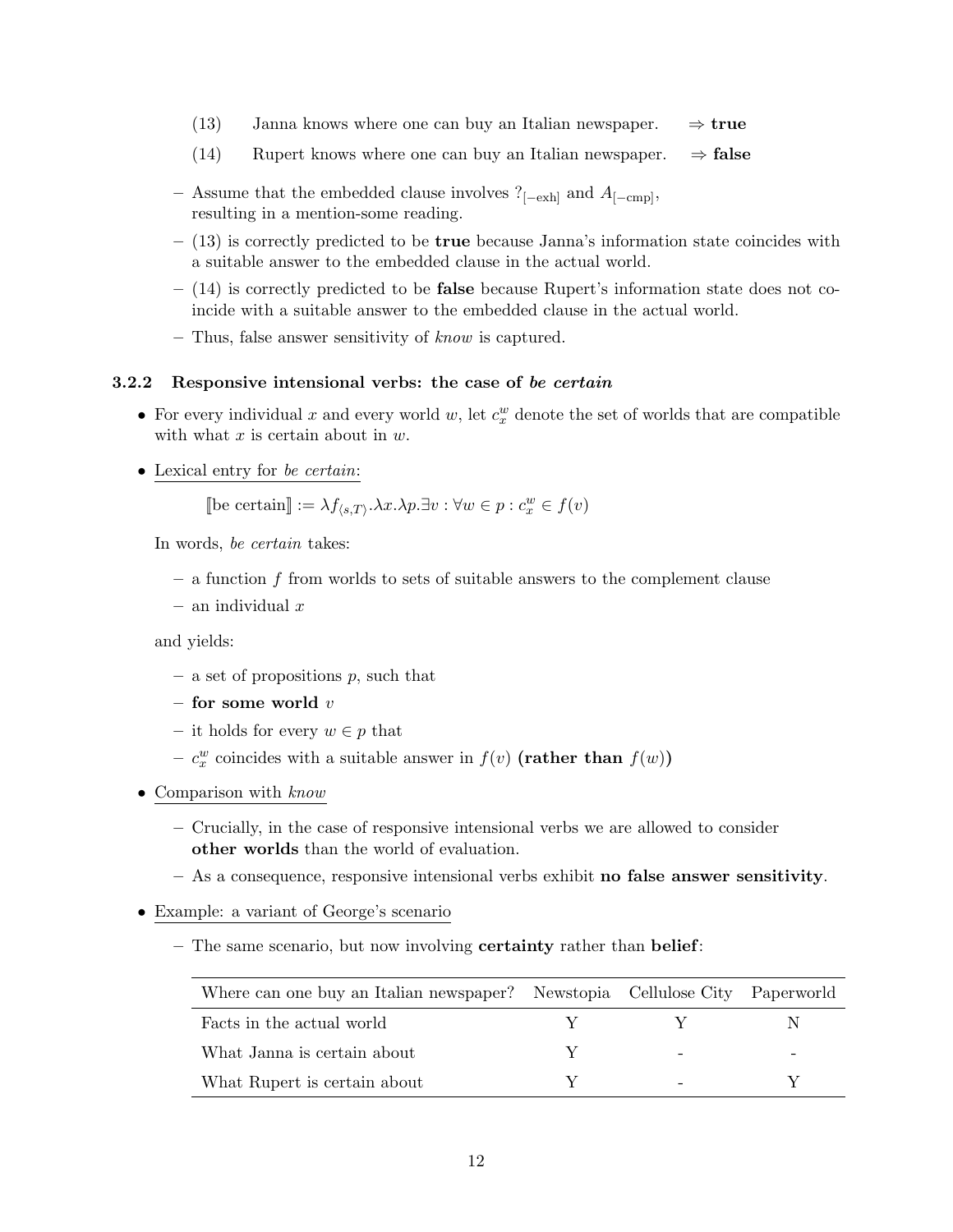- (15) Janna is certain where one can buy an Italian newspaper.  $\Rightarrow$  true
- (16) Rupert is certain where one can buy an Italian newspaper.  $\Rightarrow$  true
- Now both sentences are true, even though Rupert is certain that Italian newpapers are sold at Paperworld, which is actually false.
- Assume again that the embedded clause involves  $?_{[-\text{exh}]}$  and  $A_{[-\text{cmp}]}$ , resulting in a mention-some reading.
- (15) is correctly predicted to be true because Janna's 'certainty state' coincides with a suitable answer to the embedded clause in the actual world.
- $-$  (16) is correctly predicted to be **true** because Rupert's 'certainty state' coincides with a suitable answer to the embedded clause in a non-actual world, namely one where Italian newspapers are sold at Newstopia and at Paperworld.
- Thus, it is correctly predicted that responsive intensional verbs do not exhibit false answer sensitivity.

#### 3.2.3 Rogative intensional verbs: the case of wonder

- We adapt the account of *wonder* given in Ciardelli and Roelofsen (2014b) to our current setting, where the analysis of interrogative complements is more fine-grained.
- To formally capture what it means to *wonder* about something, it is necessary to not only model the information state of an individual, but also her inquisitive state.
- We will denote the inquisitive state of an individual x in a world w as  $\Sigma_x^w$ .
- $\Sigma_x^w$  can be modeled as an **issue** over  $\sigma_x^w$ , in the sense of inquisitive semantics.
- That is:
	- $-\sum_{x}^{w}$  is a non-empty, downward closed set of propositions/information states.
	- $\Sigma_x^w$  forms a cover of  $\sigma_x^w$ :  $\bigcup \Sigma_x^w = \sigma_x^w$
- We think of the elements of  $\Sigma_x^w$  as information states that x **wants to reach**.
- Informally, then, x wonders about  $\psi$  just in case:
	- In x's current information state, no suitable answer to  $\psi$  is established yet;
	- In every information state that x wants to reach, a suitable answer to  $\psi$  is established.
- Lexical entry for *wonder*:

 $[\![\text{wonder}]\!] := \lambda f_{\langle s, T \rangle} \cdot \lambda x \cdot \lambda p \cdot \forall w \in p : (\sigma_x^w \notin \bigcup_{v \in W} f(v) \land \Sigma_x^w \subseteq \bigcup_{v \in W} f(v))$ 

In words, wonder takes:

- $-$  a function f from worlds to sets of suitable answers to the complement clause
- $-$  an individual  $x$

and yields: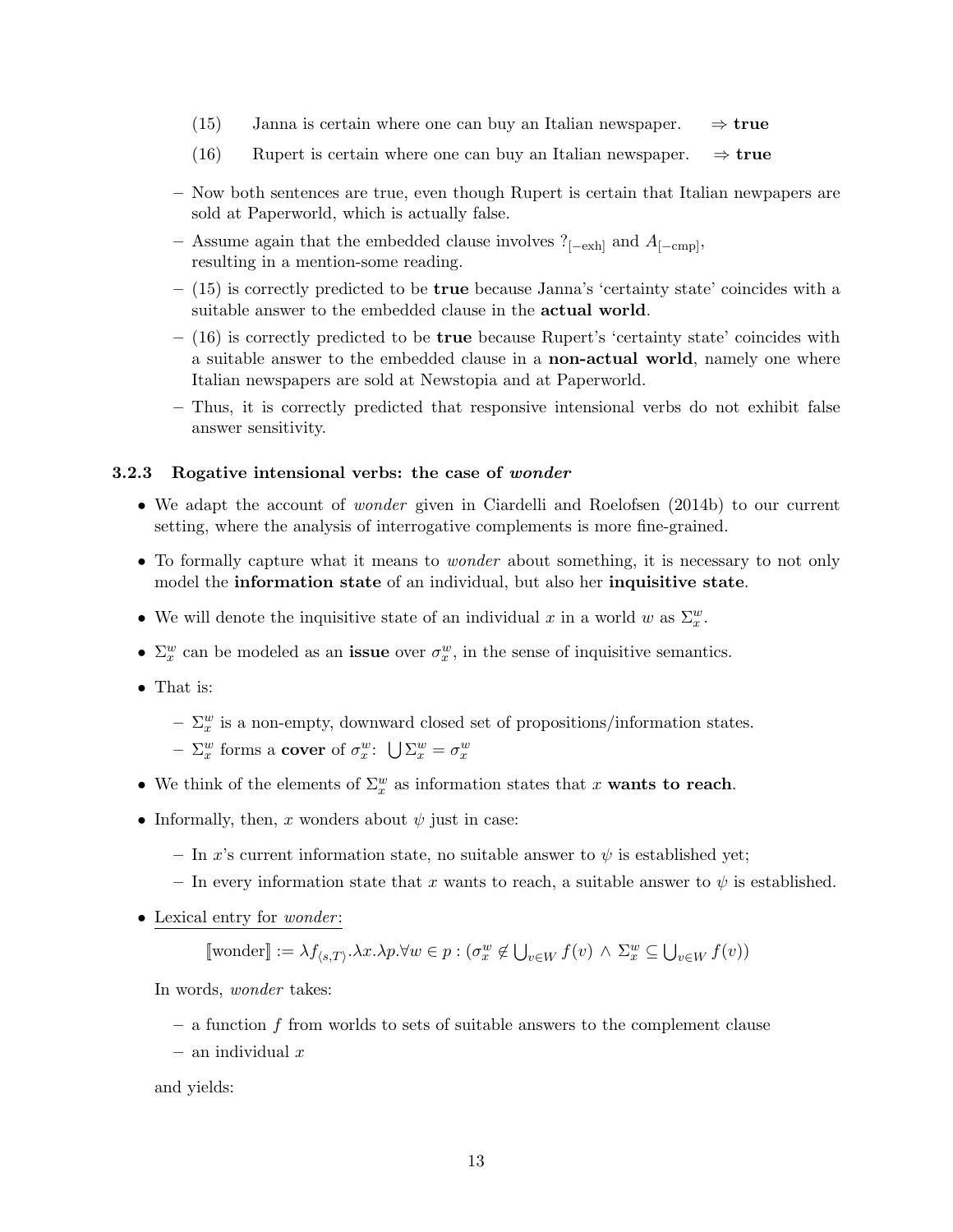- a set of propositions  $p$ , such that
- for every world  $w$  in  $p$ :
	- (i)  $\sigma_x^w$  does not coincide with any suitable answer in any world
	- (ii) every state in  $\Sigma^w_x$  does coincide with a suitable answer in some world
- Comparison with know and be certain
	- Just like in the case of responsive intensional verbs, we consider suitable answers to the embedded clause in other worlds than the world of evaluation.
	- As a consequence, rogative intensional verbs, just like responsive intensional verbs, do not exhibit false answer sensitivity.

# 4 Declarative complements

### 4.1 Basic syntactic and semantic assumptions

- We want to treat declarative and interrogative complements in a **uniform** way.
- Thus, in both cases, we assume the following structure:



- In particular, we assume that the A operator is present in both cases.
- The challenge is to define it in such a way that it gives the right results for both kinds of complements. This will require a refinement of the current definition.
- Zooming in on the clause that A takes as its input, we assume that:
	- Interrogative clauses are headed by the ?<sup>n</sup> operator, either + or − exhaustive;
	- Declarative clauses are headed by a non-inquisitive projection operator, denoted !.

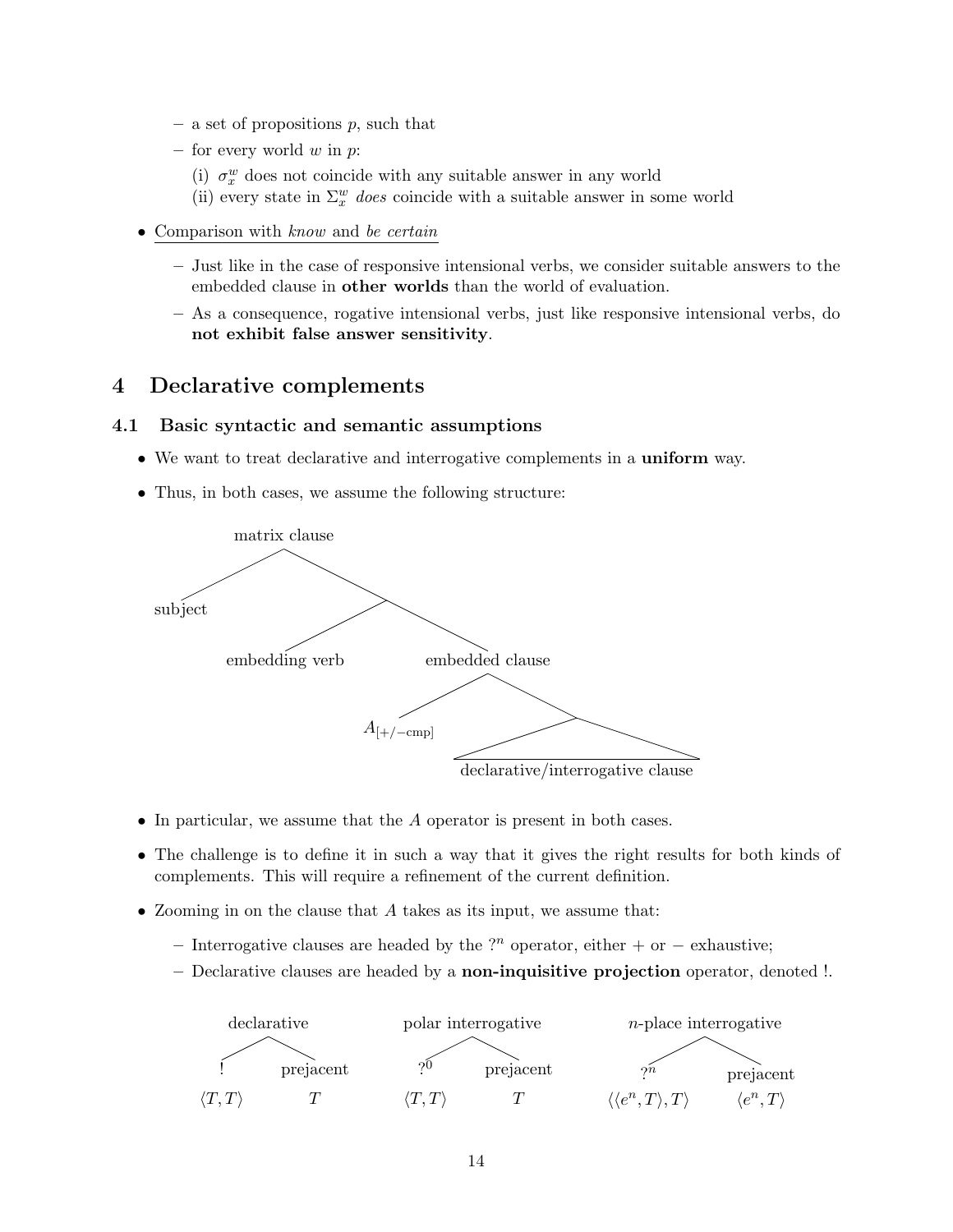• Sentential meanings, i.e., semantic objects of type  $T$ , can be thought of in inquisitive semantics as inhabiting a two-dimensional space:



- Projection operators are operators that obliterate one dimension of meaning, while leaving the other intact.
- In particular, a non-inquisitive projection operator is one that obliterates inquisitiveness while leaving informative content in tact.
- Thus, if ! is to be a non-inquisitive projection operator, then for any expression  $\varphi$  of type T:
	- $-$  ! $\varphi$  should be **non-inquisitive**, and
	- $\varphi$  should have the **same informative content** as  $\varphi$  itself.
- It turns out that there is exactly one way to define ! that achieves this result:<sup>3</sup>

$$
! := \lambda S_T.\lambda p.\forall w \in p : \{w\} \in S
$$

- In terms of alternatives,  $\left[\lVert \varphi \right]$  always contains a **single alternative**, which is the **union** of all the alternatives for  $\varphi$ .
- For instance:



! Ann or Bill called



• The fact that the semantic value of a declarative always contains a single alternative crucially distinguishes it from interrogatives.

<sup>3</sup>For a proof of this claim, see Roelofsen (2013).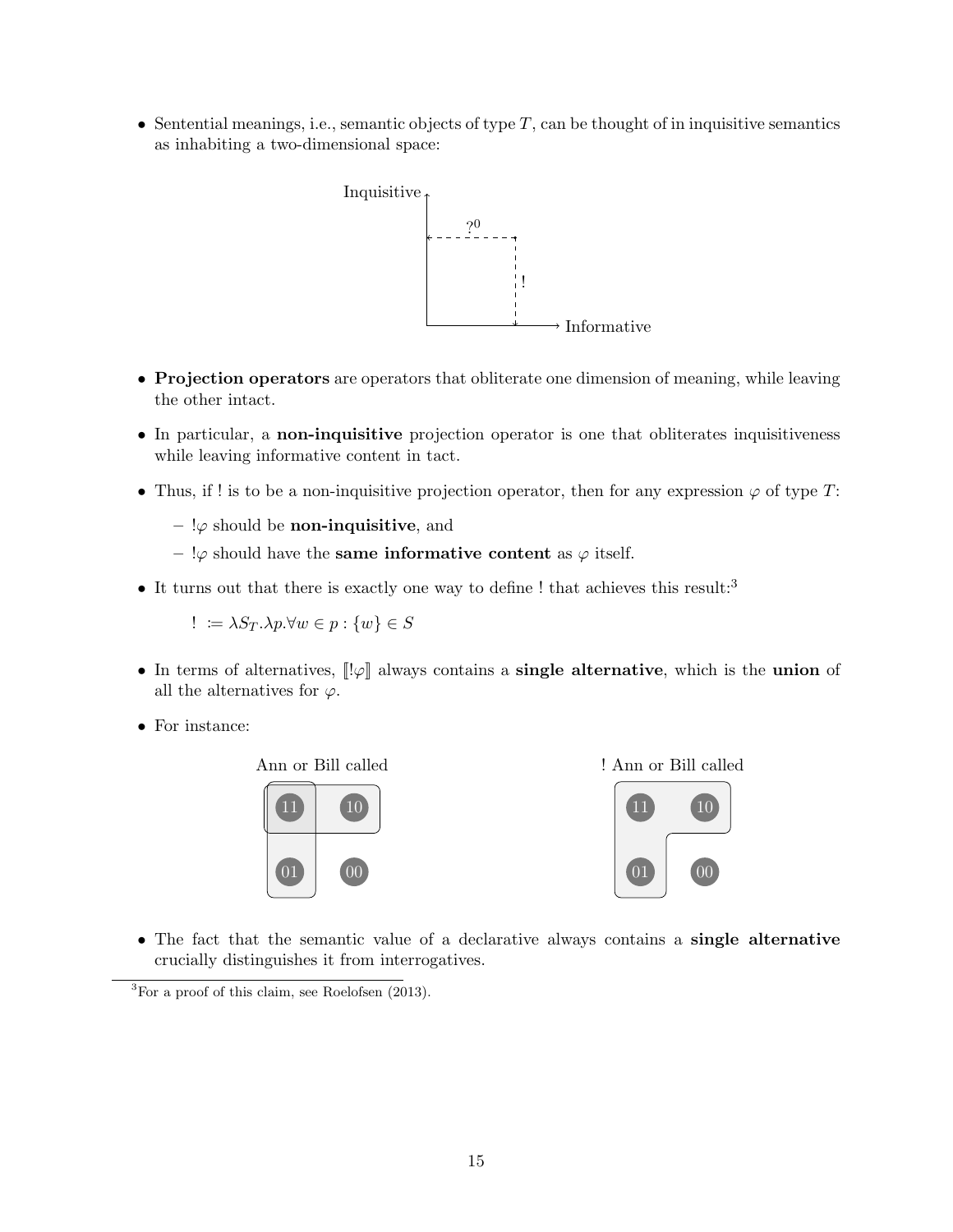### 4.2 Factivity presuppositions

- Verbs like know trigger a **factivity presupposition** when taking a declarative complement:
	- (17) John knows that Mary called.

 $\rightarrow$  presupposition: Mary called.

• Égré and Spector's  $(2014)$  generalization

The class of verbs that give rise to **factivity** presuppositions when taking a declarative complement is precisely the class of **extensional** verbs.<sup>4</sup>

- Our strategy to derive factivity presuppositions
	- The A operator, when applied to a clause  $\psi$ , yields a function f that maps every world to the set of suitable answers to  $\psi$  in that world.
	- We have so far assumed that  $f$  is defined for every world  $w$ .
	- But it makes sense to assume that it is sometimes undefined.
	- In particular, if w is not included in any alternative for  $\psi$ .
	- In the case of a declarative, this means that  $f(w)$  is undefined if  $\psi$  is false in w.
	- Now, know takes f as its input, plus an individual x, and yields a set of propositions  $S$ .
	- To determine whether *p* ∈ *S*, we look at every *w* ∈ *p* and check whether  $σ_x^w ∈ f(w)$ .
	- But what if  $f(w)$  is undefined?
	- Then we cannot determine whether  $p$  is in  $S$  either.
	- This is what gives rise to a factivity presupposition.
- More formally, we add a definedness restriction to the definition of the A operator: (the underlined part is to be read as this term is only defined if...)

$$
A_{[+\text{cmp}]} := \lambda S_T \cdot \lambda w \cdot \lambda p \cdot \exists q \in \text{ALT}(S) : q(w) \cdot \begin{pmatrix} \forall q \in \text{ALT}(S) : (q(w) \to p \subseteq q) \\ \wedge \forall q \in \text{ALT}(S) : (\neg q(w) \to p \not\subseteq q) \end{pmatrix}
$$

$$
A_{[-\text{cmp}]} := \lambda S_T \cdot \lambda w \cdot \lambda p \cdot \exists q \in \text{ALT}(S) : q(w) \cdot \begin{pmatrix} \exists q \in \text{ALT}(S) : (q(w) \land p \subseteq q) \\ \wedge \forall q \in \text{ALT}(S) : (q(w) \to p \not\subseteq q) \end{pmatrix}
$$

- If A applies to a declarative, then  $\text{ALT}(S)$  contains a single alternative.
- In this case,  $A_{[+cmp]}$  and  $A_{[-cmp]}$  coincide and simply amount to:

$$
A_{[+/-cmp]} := \lambda S_T. \lambda w.\lambda p.\exists q \in \text{ALT}(S) : q(w). \exists q \in \text{ALT}(S) : (q(w) \land p \subseteq q)
$$

 $4$ The controversial cases are **communication verbs** such as *tell, predict,* and *announce*. Many authors have assumed that such verbs are extensional but to not give rise to factivity presuppositions (e.g., Karttunen, 1977; Groenendijk and Stokhof, 1984; Berman, 1991; Higginbotham, 1996; Lahiri, 2002). Egré and Spector argue, building on Tsohatzidis (1993) and Schlenker (2006), that such verbs exhibit a systematic ambiguity: under one interpretation they are extensional and give rise to factivity presuppositions, while on the other interpretation they are not extensional and do not give rise to factivity presuppositions either. Theiler (2014) argues that this ambiguity is a particular instance of a more general ambiguity between literal and deductive readings of verbs that take a clausal complement.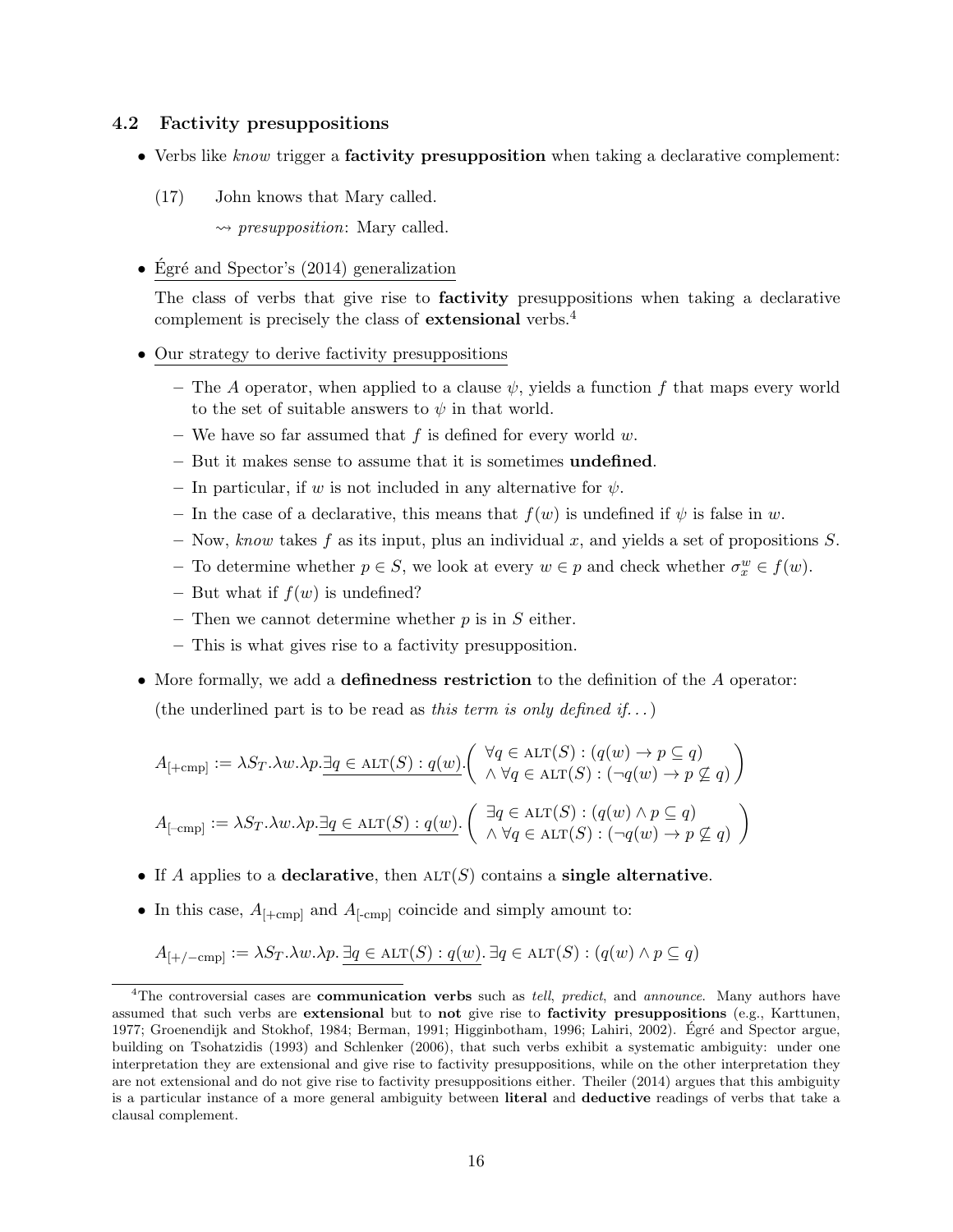• We also build a definedness restriction into the semantics of **extensional** verbs like know:

 $[\text{know}] := \lambda f_{\langle s, T \rangle} \cdot \lambda x. \lambda p. \forall w \in p : f(w) \text{ is defined. } \forall w \in p : \sigma_x^w \in f(w)$ 

- For any expression  $\varphi$  of type T, we say that the **presupposition** of  $\varphi$  is the set of all worlds w such that  $\llbracket \varphi \rrbracket(\{w\})$  is defined.
- What does this mean for example  $(17)$ ?
	- (17) expresses a partial function from propositions to truth values
	- $\langle \cdot |(17) \cdot \cdot |(p) \cdot \cdot |(p) \cdot \cdot |(p) \cdot \cdot |(p) \cdot \cdot |(p) \cdot \cdot \cdot |(p) \cdot \cdot \cdot |(p) \cdot \cdot \cdot |(p) \cdot \cdot \cdot |(p) \cdot \cdot \cdot |(p) \cdot \cdot \cdot |(p) \cdot \cdot \cdot |(p) \cdot \cdot \cdot |(p) \cdot \cdot \cdot |(p) \cdot \cdot \cdot |(p) \cdot \cdot \cdot |(p) \cdot \cdot \cdot |(p) \cdot \cdot \cdot |(p) \cdot \cdot \cdot |(p) \cdot \cdot \cdot |(p) \cdot \cdot \cdot |(p) \cdot \cdot \cdot |$
	- So the presupposition of (17) consists of all worlds where Mary called
- The definedness restrictions that we implemented account for the factivity presuppositions triggered by extensional verbs like know with a declarative complement.
- But what other predictions does the account make?
	- What happens when an extensional verb takes an interrogative complement?  $\rightarrow$  Do we predict some kind of **factivity presupposition** in this case as well?
	- What about intensional verbs?
		- $\hookrightarrow$  Why do some of these not take declarative complements at all?
		- $\hookrightarrow$  Why are those that do take declarative complements **not factive**?
	- What about the false answer sensitivity effects that we predicted for interrogatives?  $\hookrightarrow$  Are such effects also predicted for **declaratives**?

## 4.3 Declarative versus interrogative complements

- The A operator applies uniformly both to declarative and to interrogative clauses.
- However, declarative and interrogative clauses have different semantic properties.
- The A operator is sensitive to this, and yields **different results** in the two cases.
- In examining these differences, we will find the following:

|               |     | false answer sensitivity factivity presupposition |
|---------------|-----|---------------------------------------------------|
| interrogative | ves | trivial                                           |
| declarative   | no  | non-trivial                                       |

### 4.3.1 False answer sensitivity

- Suppose that only **Alice** called.
- Further suppose John wrongly believes that Alice and Bob called.
- Then (18) is judged false, whereas (19) gives rise to a presupposition failure.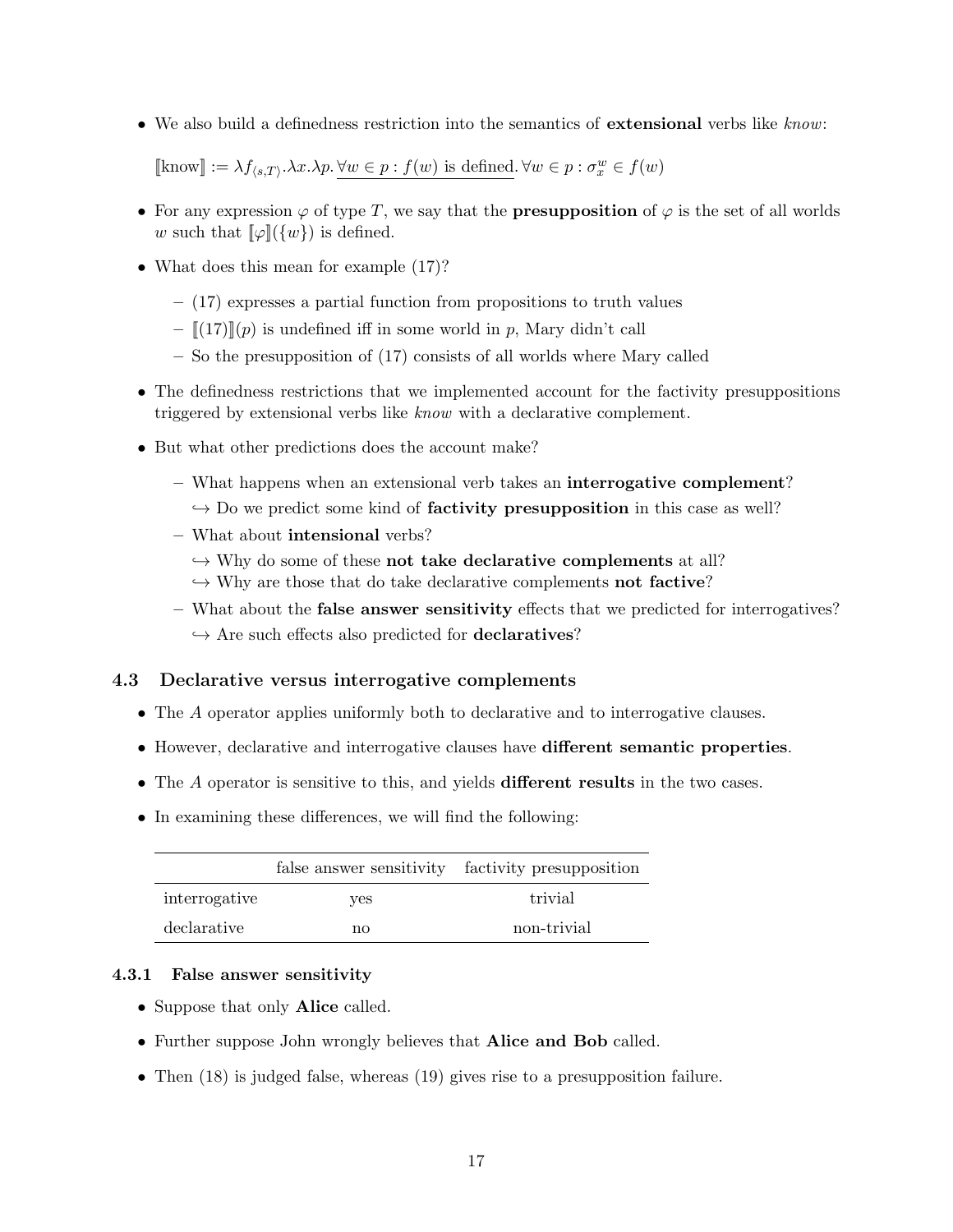- (18) John knows who called.  $\Rightarrow$  false
- (19) John knows that Alice and Bob called.  $\Rightarrow$  presupposition failure
- With interrogative complements, false answers have truth-conditional effects.
	- $\hookrightarrow$  These are handled by the FA sensitive semantics of the A operator and the 'exact match semantics' of the embedding verb.
- With declarative complements, false answers have **non-truth-conditional effects**.
	- $\rightarrow$  These are handled by the definedness restrictions of the A operator and the verb.

#### Interrogative complements

- The semantic value of an interrogative clause is a set of propositions  $S$ , typically containing multiple alternatives.
- The A operator extracts from this set only those propositions that do not confirm any  $q \in \text{ALT}(S)$  that is false in w.
- Since  $S$  typically contains multiple alternatives, it also typically contains alternatives that are false in w.
- Hence, if A applies to interrogatives, the **FA condition** typically applies **non-vacuously**.

### Declarative complements

- The semantic value of an declarative clause is a set of propositions  $S$ , containing a single alternative. Let  $q$  be this alternative.
- Given a world w, we can distinguish two cases:  $w \in q$  or  $w \notin q$ .
- Case 1:  $w \in q$ ,
	- In this case there exists no alternative in  $S$  that does not contain  $w$ .
	- Recall the FA sensitivity condition in the definition of the A operator:

 $\neg \exists q \in \text{ALT}(S) : (\neg q(w) \land p \subseteq q)$ 

- If  $w \in q$ , this condition is **trivially satisfied** for all propositions p.
- This means that all propositions from S are included in  $A(S)(w)$ .
- Case 2:  $w \notin q$ 
	- In this case,  $A(S)(w)$  is not defined.
	- Hence, the FA condition does not come into play.
- Thus, if A applies to a declarative, the **FA condition** applies **vacuously**, or not at all.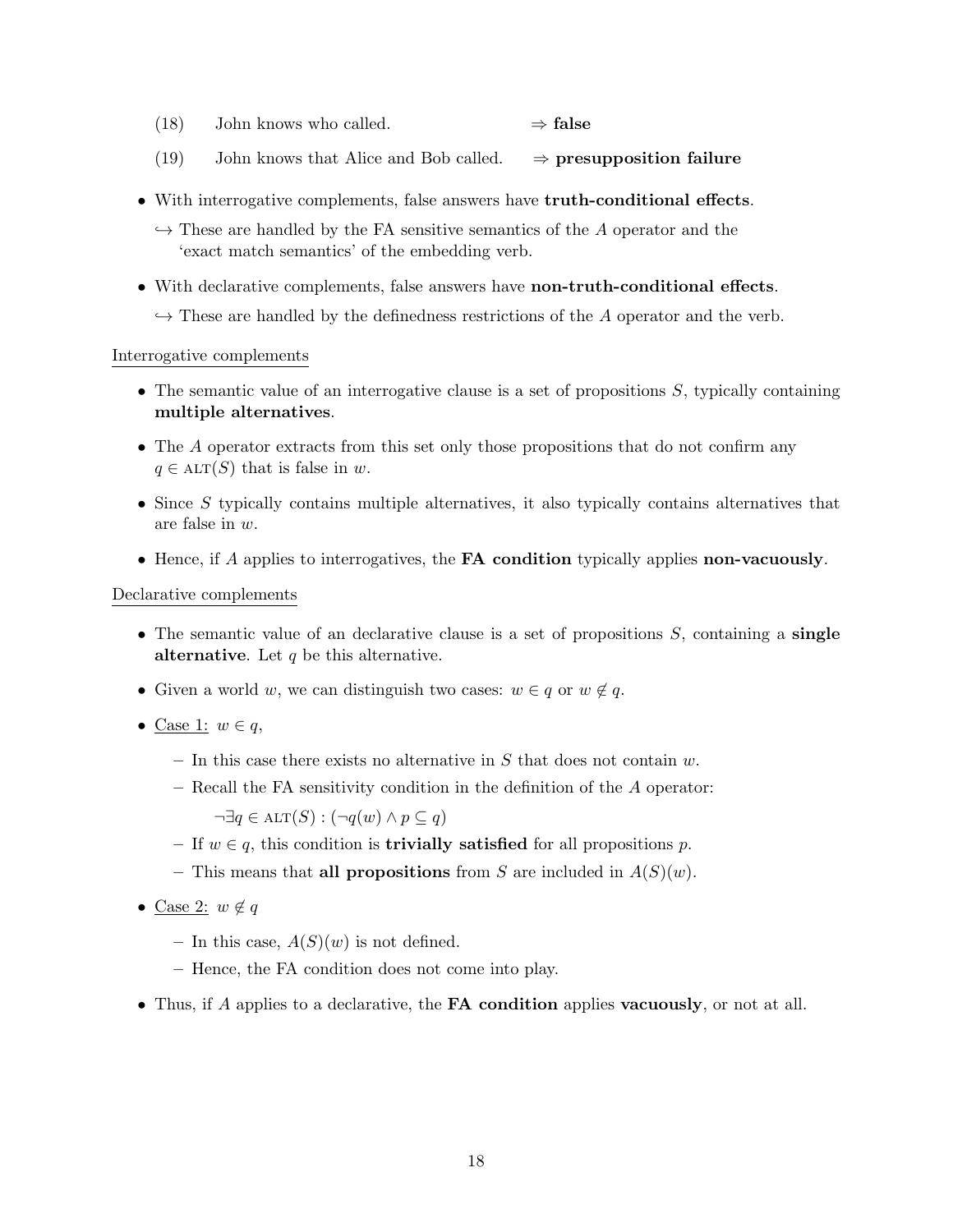### 4.3.2 Factivity presuppositions

#### Interrogative complements

- The ? operator ensures that an interrogative clause  $\psi$  is never informative.
- This means that the alternatives in  $\mathrm{ALT}(\llbracket \psi \rrbracket)$  always cover the entire semantic space.
- Thus, for any world w, there exists an alternative  $q \in \text{ALT}(\llbracket \psi \rrbracket)$  such that  $q(w)$ .
- Hence,  $A(\llbracket \psi \rrbracket)(w)$  is defined for all w.
- This means that the factivity presupposition is trivially satisfied.

#### Declarative complements

- A declarative clause is typically informative.
- This means that there exist worlds w which are contained in none of the alternatives in  $ALT([\psi])$ .
- For these worlds,  $A([\![\psi]\!])(w)$  is **undefined**.
- This means that, with declarative complements, the factivity presupposition is non-trivial.

#### 4.4 Declarative complements and intensional verbs

- What happens if an intensional verb takes a declarative complement?
- Rogative intensional verbs like wonder do not license declarative complements at all.
	- (20) \*John wonders that Mary called.
- Responsive intensional verbs like be certain license declarative complements but do not trigger factivity presuppositions.
	- (21) John is certain that Mary called.
		- $\rightsquigarrow$  does not presuppose that Mary called.
- Is this predicted?

#### 4.4.1 Rogative intensional verbs: the case of wonder

• Recall our lexical entry for *wonder*, adapted from Ciardelli and Roelofsen (2014b):

$$
\llbracket \text{wonder} \rrbracket := \lambda f_{\langle s, T \rangle} \cdot \lambda x. \lambda p. \forall w \in p : (\sigma_x^w \notin \bigcup_{v \in W} f(v) \land \Sigma_x^w \subseteq \bigcup_{v \in W} f(v))
$$

- Ciardelli and Roelofsen (2014b) show that (a simplified version of) this entry accounts for the fact that wonder does not license declarative complements.
- To see this, recall that the **inquisitive state** of x in w,  $\Sigma_x^w$ , is a set of information states which together form a **cover** of  $\sigma_x^w$ :

$$
\bigcup \Sigma^w_x = \sigma^w_x
$$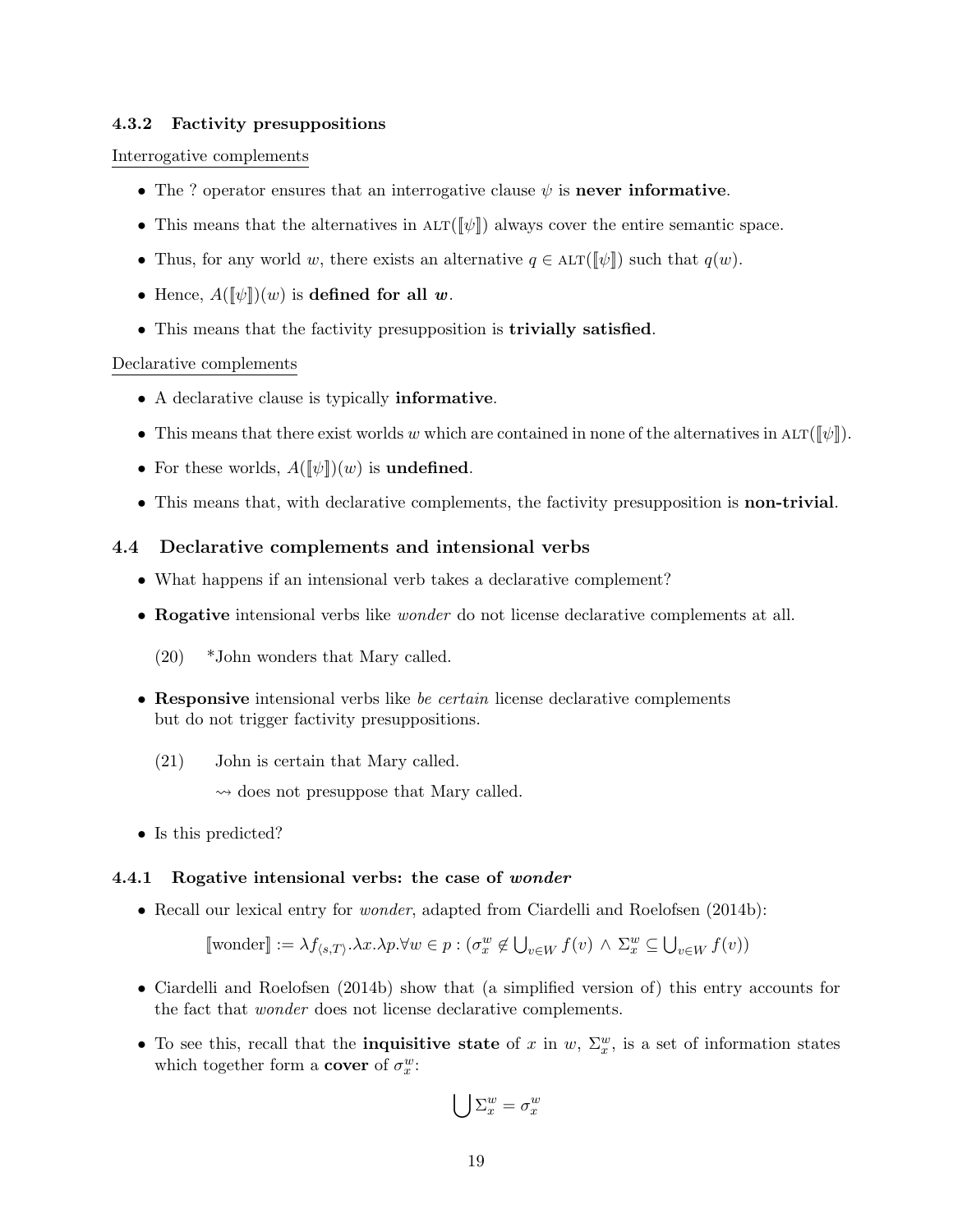- Moreover, recall that the semantic value of a declarative clause is a set of propositions S containing a single alternative  $q$ .
- Now, if we apply A to S we get a function f from worlds to sets of propositions, such that:
	- If  $w \in q$ , then  $f(w)$ .
	- If  $w \notin q$ , then  $f(w)$  is undefined.
- Consider the following two cases:
- <u>Case 1</u>:  $q = \emptyset$ , i.e., the declarative clause is a contradiction.
	- Then  $f(w)$  is undefined for all w.
	- This means that  $\bigcup_{v \in W} f(v) = \emptyset$ .
	- But then the second conjunct in the lexical entry for wonder can never be satisfied.
	- Thus, applying wonder to the declarative complement yields a contradiction.
- Case 1:  $q \neq \emptyset$ , i.e., the declarative clause is not a contradiction.
	- Then for all  $w \in q$ ,  $f(w)$  is defined and amounts to  $\wp(q)$ .
	- For all  $w \notin q$ ,  $f(w)$  is undefined.
	- This means that  $\bigcup_{v \in W} f(v) = \wp(q)$ .
	- Now, since  $\wp(q)$  is a powerset, it is **closed under unions**: for any  $S \subseteq \wp(q)$ ,  $\bigcup S \in \wp(q)$
	- $-$  Now, suppose that the second conjunct in the lexical entry for *wonder* is satisfied:

$$
\Sigma_x^w \subseteq \bigcup_{v \in W} f(v) \quad (=\wp(q))
$$

– Then, since  $\wp(q)$  is closed under unions, it must also be the case that:

$$
\bigcup \Sigma_x^w \in \bigcup_{v \in W} f(v)
$$

- But then, since  $\bigcup \Sigma_x^w = \sigma_x^w$ , we have that:

$$
\sigma_x^w \in \bigcup_{v \in W} f(v)
$$

- This means that the first conjunct in the lexical entry for wonder is not satisfied.
- So the conjunction as a whole cannot hold.
- Thus, with a declarative complement, *wonder* always yields a contradiction.
- This explains why *wonder* does not license declarative complements.
- A similar explanation can be given for (at least some) other rogative verbs (e.g., investigate, depend on).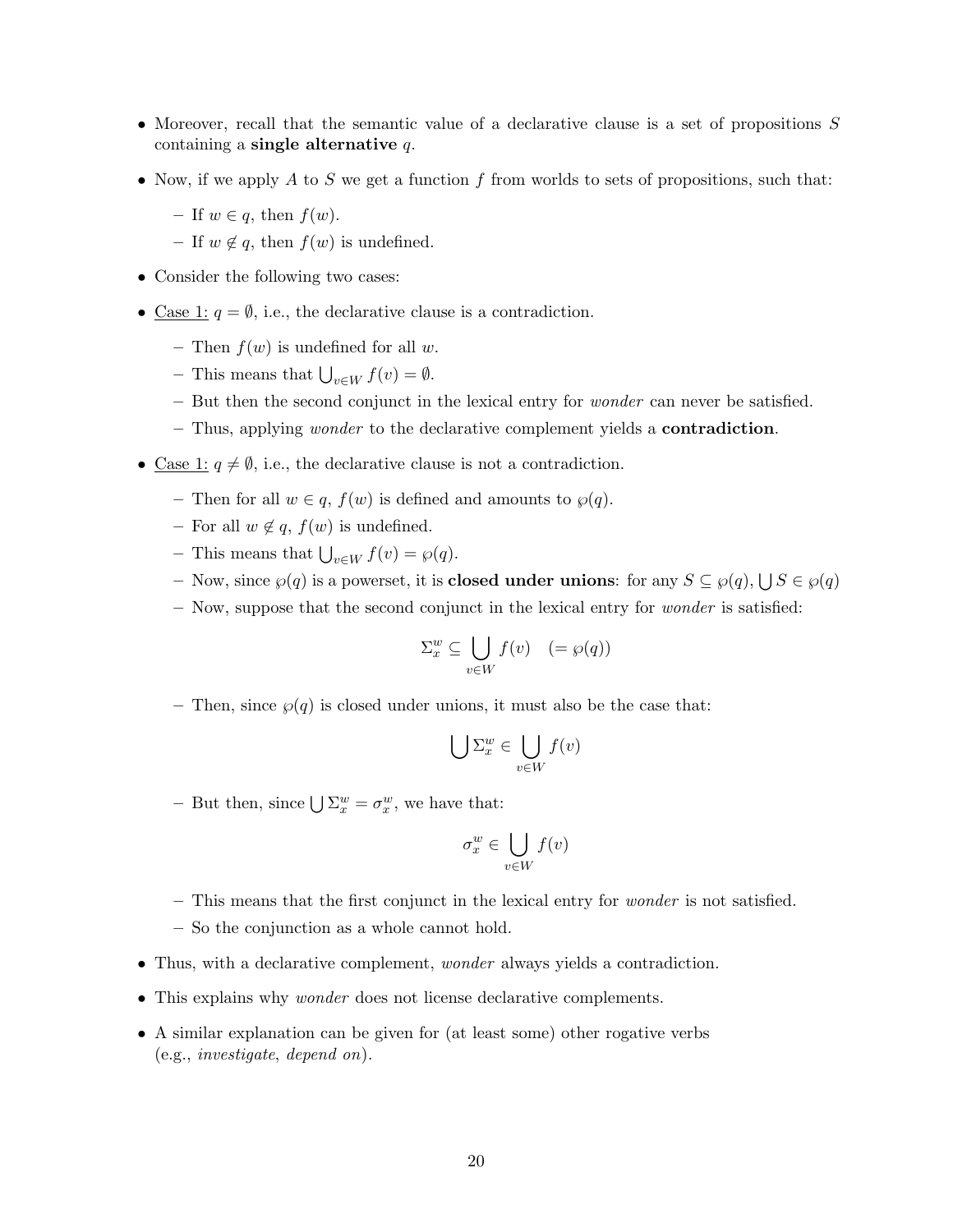#### 4.4.2 Responsive intensional verbs: the case of be certain

• Recall our non-presuppositional lexical entry for be certain:

[be certain]  $:= \lambda f_{\langle s, T \rangle} \cdot \lambda x \cdot \lambda p \cdot \exists v : \forall w \in p : c_x^w \in f(v)$ 

• Compare this with our (obsolete) non-presuppositional entry for know

 $[\text{know}] := \lambda f_{\langle s,T \rangle}. \lambda x. \lambda p. \forall w \in p : \sigma_x^w \in f(w)$ 

- Crucial difference
	- be certain looks at the set of suitable answers in some world  $v$ , which can be **chosen independently** of  $p$
	- know looks at the set of suitable answers in **every world**  $w \in p$ .
- For know, we added the presupposition that for every  $w \in p$ , the set of suitable answers is well-defined.
- Similarly, for be certain it makes sense to add the presupposition that in  $v$ , the set of suitable answers is well-defined.
- Presuppositional lexical entry for be certain

[be certain]  $:= \lambda f_{\langle s, T \rangle} \cdot \lambda x \cdot \lambda p \cdot \exists v : f(v)$  is defined.  $\exists v : \forall w \in p : c_x^w \in f(v)$ 

- However, since  $v$  can be picked freely, this presupposition is much less demanding.
- The presupposition is just that in some world, the complement has a well-defined set of suitable answers.
- For a declarative complement, this means that there should be some world in which the declarative is true.
- Thus, presupposition failure only arises if the complement is contradictory.

Taken together, these considerations explain Égré and Spector's generalization: the class of verbs that give rise to factivity presuppositions coincides precisely with the class of extensional verbs.

# 5 Conclusion

- We outlined an account of interrogative and declarative complements and the different kinds of verbs that take such complements.
- The account uniformly captures the **false answer sensitivity** exhibited by **extensional** verbs with interrogative complements, across different levels of exhaustive strength.
- It also predicts that false answer sensitivity does not arise with intensional verbs and with declarative complements.
- On the other hand, it captures the factivity presuppositions exhibited by extensional verbs with declarative complements.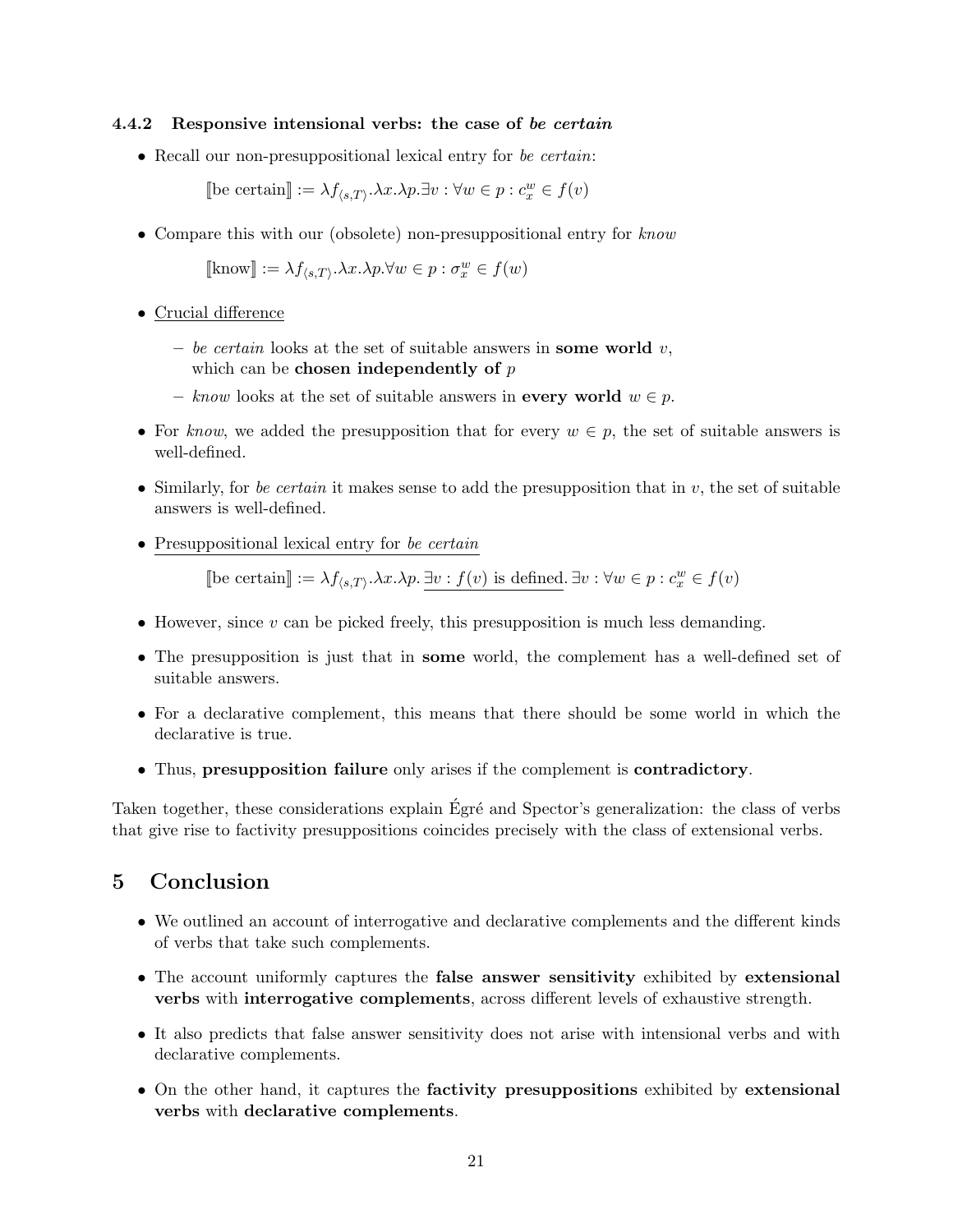- It further predicts that factivity presuppositions do not arise with intensional verbs and with interrogative complements.
- Thus, an intrinsic connection emerges between:
	- Extensionality
	- False answer sensitivity (in the case of interrogative complements)
	- Factivity presuppositions (in the case of declarative complements)
- False answer sensitivity and factivity presuppositions are derived by means of a single operator, which is taken to be present both in declarative and in interrogative complements.
- For the class of intensional verbs, the account predicts that FA sensitivity and factivity presuppositions do not arise.
- Moreover, it is predicted that certain intensional verbs, e.g. *wonder*, do not license declarative complements at all.

## References

- Berman, S. (1991). The semantics of open sentences. Ph.D. thesis, University of Massachusetts, Amherst.
- Ciardelli, I. (2010). A first-order inquisitive semantics. In M. Aloni, H. Bastiaanse, T. de Jager, and K. Schulz, editors, Logic, Language, and Meaning: Selected Papers from the Seventeenth Amsterdam Colloquium. Springer.
- Ciardelli, I. (2014). Question meanings = resolution conditions. Presented at the Seventh Semantics and Philosophy in Europe Colloquium, Berlin.
- Ciardelli, I. and Roelofsen, F. (2014a). Composing alternatives: compositionality and entailment in alternative and inquisitive semantics. Presented at Sinn und Bedeutung, Göttingen, September 2014.
- Ciardelli, I. and Roelofsen, F. (2014b). Inquisitive dynamic epistemic logic. Synthese.
- Ciardelli, I., Groenendijk, J., and Roelofsen, F. (2012). Inquisitive semantics. NASSLLI lecture notes.
- Ciardelli, I., Groenendijk, J., and Roelofsen, F. (2013). Inquisitive semantics: a new notion of meaning. Language and Linguistics Compass, 7(9), 459–476.
- Cremers, A. and Chemla, E. (2014). A psycholinguistic study of the exhaustive readings of embedded questions. To appear in the Journal of Semantics.
- Egré, P. and Spector, B.  $(2014)$ . A uniform semantics for embedded interrogatives: An answer, not necesarily the answer. Manuscript, Institut Jean Nicod, ENS, Paris.
- George, B. R. (2011). Question embedding and the semantics of answers. Ph.D. thesis, UCLA.
- George, B. R. (2013). Knowing-wh, mention-some readings, and non-reducibility. Thought: A Journal of Philosophy,  $2(2)$ , 166-177.